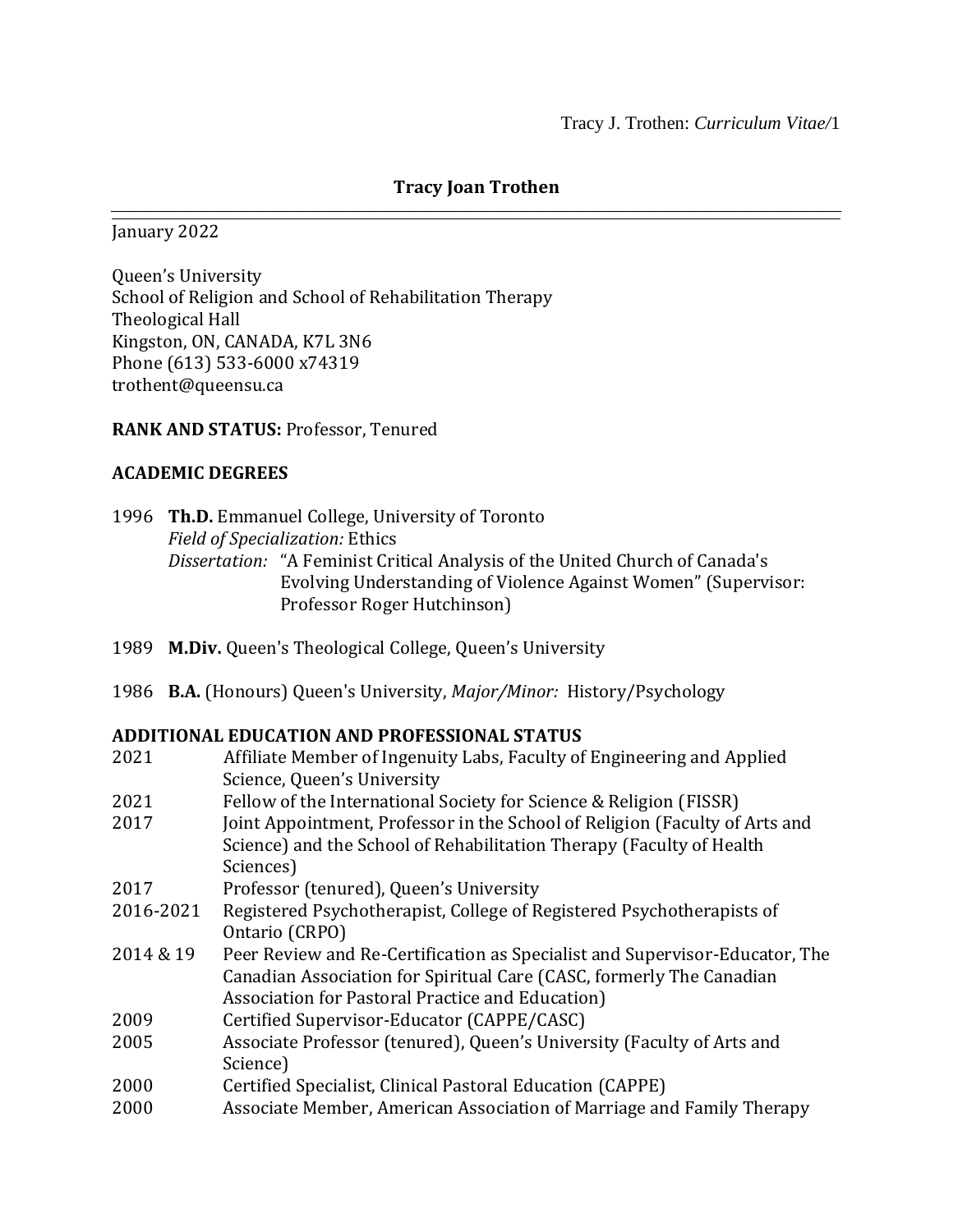1998 The Toronto-Jubilee Program in Spiritual Direction, Certificate

## **AREAS OF SPECIALIZATION**

biomedical ethics, social ethics, professional ethics, sport, technology, neurotech, artificial intelligence, spiritual health, Christianity

## **ACADEMIC APPOINTMENTS**

- 2017- Professor, Queen's University, Joint Appointment to the School of Religion (Faculty of Arts and Science) and the School of Rehabilitation Therapy (Faculty of Health Sciences)
- 2005-17 Associate Professor (tenured), Queen's University, School of Religion
- 2007-11 Head/Chair of Theological Studies
- 2002-05 Assistant Professor of Systematic Theology and Ethics, and Director of Field Education, Queen's Theological College and Department of Religious Studies, Queen's University, Kingston (tenure tracked)
- 1998-2002 Assistant Professor of Ethics and Pastoral Theology, The Faculty of Theology, The University of Winnipeg, Winnipeg (tenure tracked)

## **PUBLICATIONS**

## **Books**

- 2021 Calvin Mercer and Tracy J. Trothen. *Religion and the Technological Future: An Introduction to Biohacking, A.I., and Transhumanism.* Palgrave MacMillan. [https://www.palgrave.com/us/book/9783030623586](https://can01.safelinks.protection.outlook.com/?url=http%3A%2F%2Fr20.rs6.net%2Ftn.jsp%3Ff%3D001gCzyjtrFWgafvciptOzHzaATyXby4S9s7XELAeRyfxgNw_4ltn_EWy1FW9NrTZXTQjY-QdmsuxOq00wKRMTnUfsPuWMYTO86rQT-G_QHQTynwL9Zos1SYbubgkpaUAQGUey8YmZHd-gsf51oN4rYKXqsla7sevG6t5O0nCd7cfJKoQuAgfvFq3iJvlBCUgT5h5nEoEQ0K2OiTVswCrMRuHTZjV3-HT0BiJONKLLkXUUyeZhZGU4eOzoJ-zA3t-diKgCN_FspJh2z7nQmtB1OcrsY1MNq2muNzY17ToFxp1qzSZULRra0kavz3biTv80g0-CT38wb9Z1zSyFr4DnBptwToESfG-ZRZOuXHgZnC_vFrPXvnBw-qq2Rz-KiPSAbLLg4DDvW211bug45qOONRsKlYBFlOwdiyy9UaLdWZHHi9_3RuTpP7gQprJThC7z2ajmZUNdoyYirkINL3HSNuk9n29f_XYokwyhO_WiG29eHGRd_45XUB6Cwv_ozwbjAO_0cLt-dAcMasp_wLpZakpwvuwVqIZczNYO-yB9aj8rsAu_MUbcM8IPxpfv1AHDvFuTgBctPIiaa8UTIEGSb1JuiEudoEYlxYLWEePTyXaHGDJFoUzCxP8SphhmqMfcc6Q3_hUwb2_slRv-ZOntnSpckZU8_PkpeMuHEa8oCdMcfpZpWTL_6vXAB1NWVzTs1UwXUQ6dy7-FZwHOZm3Wn0enXYTrQcwVX%26c%3DNjf2X6LQdEk9Fgeekcw_yeYp-dgs2ZVfDlOhlpPpxef7tQB0RzN18A%3D%3D%26ch%3DBoc4aXGmMajDwzE57ECysxI2x0aDMQFVk8eAQyLdCmYI0rEzCW1Rkg%3D%3D&data=04%7C01%7Ctrothent%40queensu.ca%7C9b6738bd556248d133ed08d997d6c1f7%7Cd61ecb3b38b142d582c4efb2838b925c%7C1%7C0%7C637707770904535962%7CUnknown%7CTWFpbGZsb3d8eyJWIjoiMC4wLjAwMDAiLCJQIjoiV2luMzIiLCJBTiI6Ik1haWwiLCJXVCI6Mn0%3D%7C1000&sdata=zl7CY6x%2FmVXgLJtudmzao%2BwCfvRHopfjWcbuUVJoo7c%3D&reserved=0) (Arabic translation by Al Riyada scheduled for 2023)
- 2018 Tracy J. Trothen. *Spirituality, Sport, and Doping: More than Just a Game*. SpringerBriefs Sport and Religion Series. Switzerland: Springer International Publishing. (selected for inclusion in the Olympic World Library [www.olympic.org/library\)](http://www.olympic.org/library)
- 2015 Tracy J. Trothen. *Winning the Race? Religion, Hope, and Reshaping the Sport Enhancement Debate*. Sport and Religion Series. Macon, GA: Mercer University Press. (selected for inclusion in the Olympic World Library [www.olympic.org/library\)](http://www.olympic.org/library)
- 2012 Tracy J. Trothen. *Shattering the Illusion: Child Sexual Abuse Policies and Canadian Religious Institutions.* ASPP (SHRCC) funded. Waterloo, ON: Wilfrid Laurier Press.
- 2003 Tracy J. Trothen. *Linking Sexuality and Gender: Naming Violence Against Women in The United Church of Canada*. ASPP (SHRCC) funded. Studies in Women and Religion Series. Waterloo, ON: Wilfrid Laurier Press.

# **Books: Edited Collections**

- 2019 Tracy J. Trothen, ed. *Sport, Spirituality, and Religion: New Intersections*. Printed Book Edition of Special Issue: "Sport, Spirituality, and Religion: New Intersections and Global Challenges." Volume 10, Issue 10 *Religions.*
- 2017 *Religion and Human Enhancement: Death, Values, and Morality*. Tracy J. Trothen and Calvin Mercer, co-editors. Palgrave Studies in the Future of Humanity and its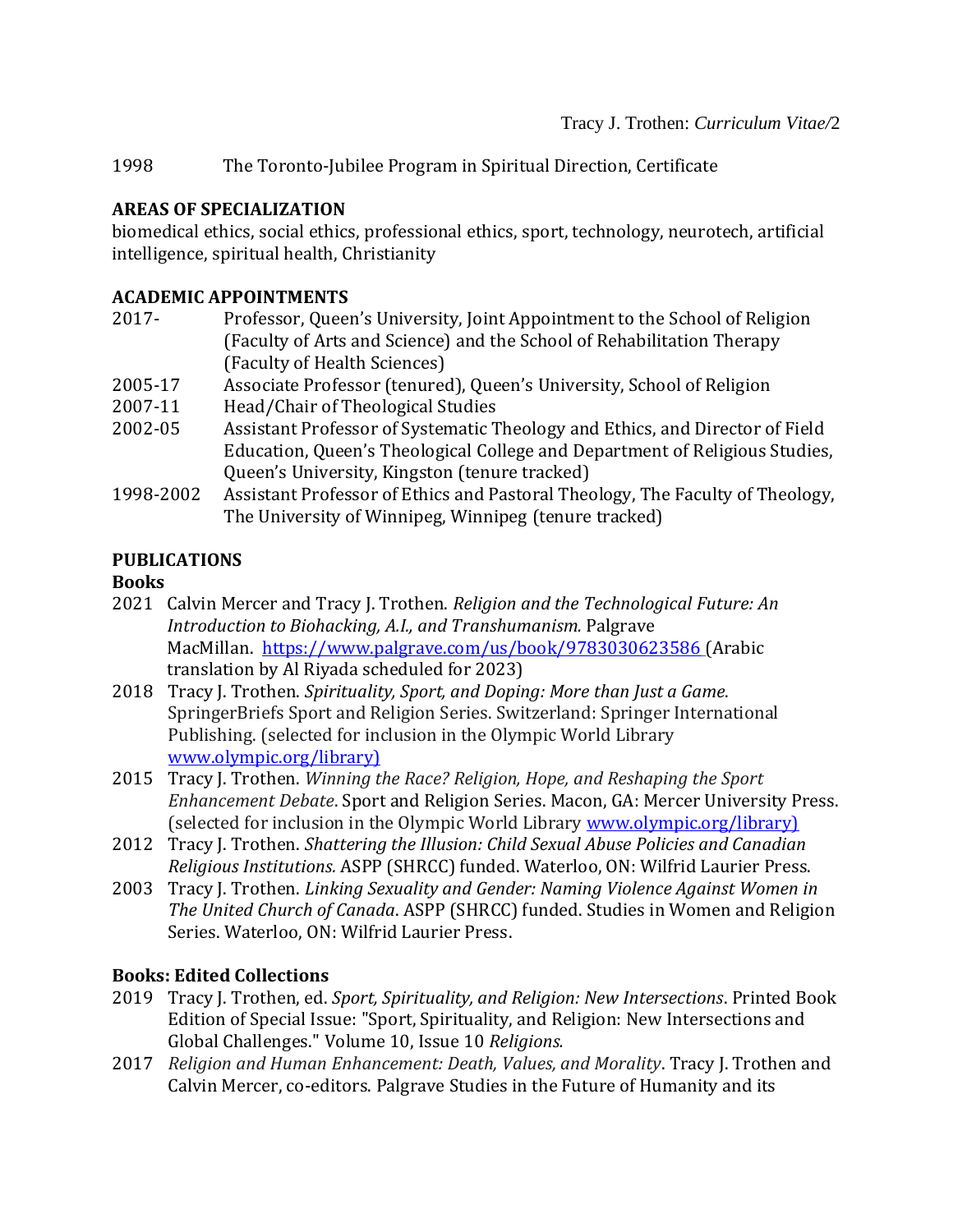Successors Series. Hampshire, UK: Palgrave MacMillan. (the order of co-editor names does not reflect second editor status for Mercer).

- 2015 *Religion and Transhumanism: The Unknown Future of Human Enhancement*. Calvin Mercer and Tracy J. Trothen, co-editors. Westport, CT: Praeger. (the order of coeditor names does not reflect second editor status for Trothen).
- 2015 *Religion and Sexuality: Diversity and the Limits of Tolerance*. Eds. Pamela Dickey Young, Heather Shipley and Tracy J. Trothen. ASPP (SHRCC) funded. Vancouver, BC: UBC Press.

# **Guest Editor, Refereed Journal Special Issues**

- 2022 Invited Guest Editor of *Religions*, Special Issue: "Ethics, Religion, and Spiritual Health: Intersections With Artificial Intelligence or Other Human Enhancement Technologies." Forthcoming.
- 2019 Invited Guest Editor of *Religions*, Special Issue: "Sport, Spirituality, and Religion: New Intersections and Global Challenges." Volume 10, Issue 10.

## **Refereed Journal Articles**

- 2022 Todd Tran, Catherine Donnelly, Emily Joan Nalder, Tracy Trothen, and Marcia Finlayson. "Occupational therapy-led mindfulness Training Program for older adults living with early cognitive deficits in primary care: a pilot randomised control trial. (drafted)
- 2022 Jodi Webber, Marcia Finlayson, Kathleen Norman, and Tracy J. Trothen. "How community-based health and social care professionals support unpaid caregivers: Experiences from one health authority in Ontario, Canada. *Health and Social Care in the Community*. Submitted.
- 2022 Todd Tran, Catherine Donnelly, Emily Joan Nalder, Tracy Trothen, and Marcia Finlayson "Mindfulness-based stress reduction for community-dwelling older adults with subjective cognitive decline (SCD) and mild cognitive impairment (MCI) in primary care: a mixed-methods feasibility study." *BMC Family Practice*. Submitted.
- 2021 "Technology, Medicine, Ethics and Religion: Body Matters." (invited chapter) In *Bloomsbury Religion in North America* ("Religion, Science and Technology in North America" section). Section Eds. Whitney Bauman and Lisa Stenmark. NY: Bloomsbury.
- 2021 "Pandemic Theo-Ethics: A Liminal Zone." (invited article) *Touchstone* 39/1: 12-20.
- 2021 Jodi Webber, Marcia Finlayson, Kathleen Norman, and Tracy J. Trothen. "Role Extension and Community Confidence Mitigate Caregiving Distress in Southwestern Ontario." *Canadian Journal on Aging*.
- 2021 Jodi Webber, Tracy J. Trothen, Marcia Finlayson, and Kathleen Norman "Moral distress experienced by community service providers of home health and social care in Ontario, Canada." *Journal of Health and Social Care in the Community*. (Trothen is senior author, and second author to Webber), Sept 28. Doi 10.1111/hsc.13592
- 2020 Todd Tran, Catherine Donnelly, Emily Joan Nalder, Tracy Trothen, and Marcia Finlayson. "Occupational therapist-led mindfulness-based stress reduction for older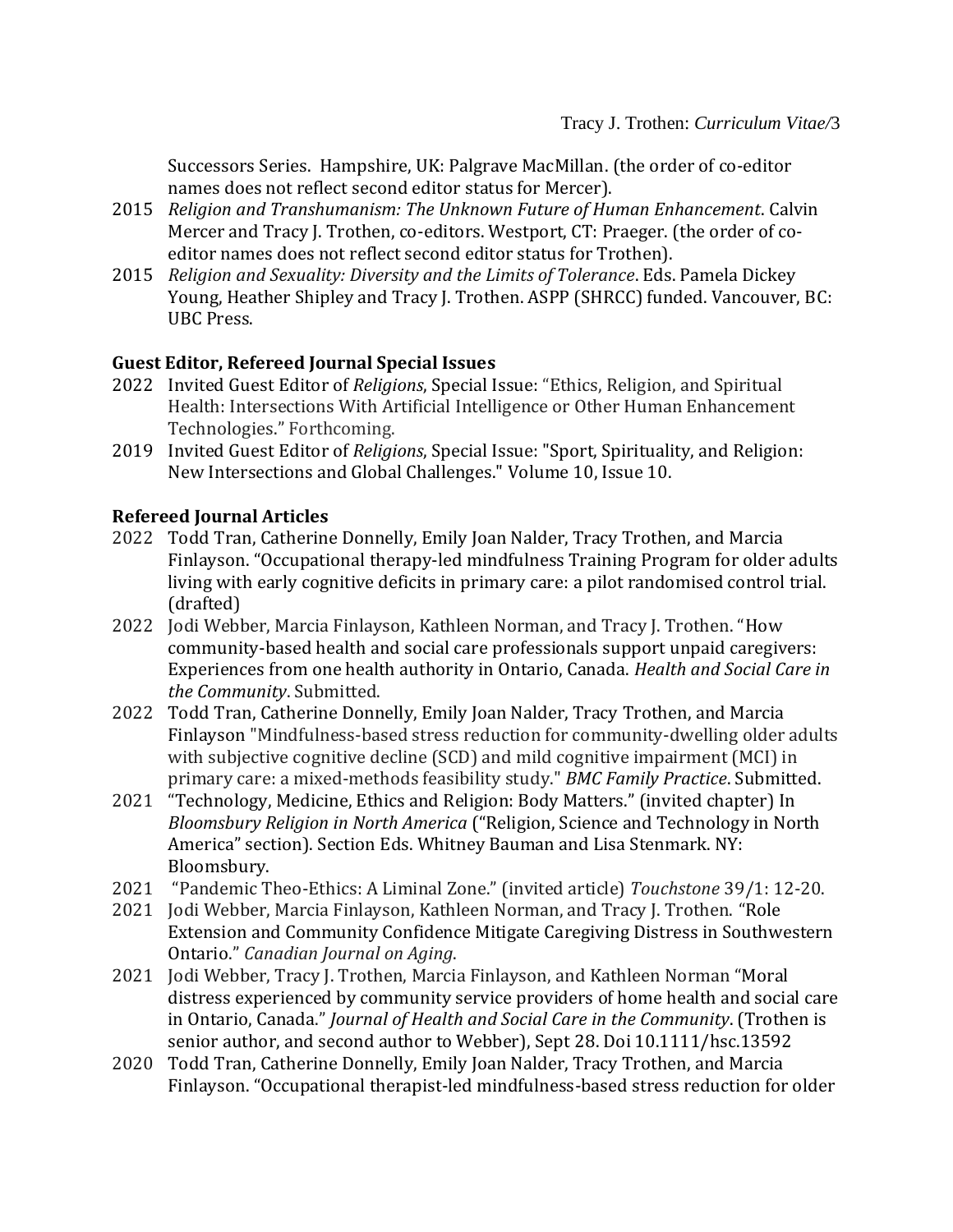adults living with subjective cognitive decline or mild cognitive impairment in primary care: a feasibility randomised control trial protocol." *BMJ* 10/6.

- 2020 Mary K.D. Heilman and Tracy J. Trothen. "Conscientious Objection and Moral Distress: A Relational Ethics Case Study of MAiD in Canada." ("extended essay"). *British Medical Journal—Journal of Medical Ethics*, 46/2: 123-127. doi:10.1136/medethics-2019-105855
- 2019 "Sport, Spirituality, and Religion: New Intersections and Global Challenges." *Religions*. Special Issue: Sport, Spirituality, and Religion: New Intersections and Global Challenges. 10/10: 1-8 (~5,000 wds). [DOI: 10.3390/rel10100545](https://doi.org/10.3390/rel10100545)
- 2017 "Moral Bioenhancement Through An Intersectional Theo-Ethical Lens: Refocusing on Divine Image-Bearing and Interdependence." *Religions*. Special Issue: Religion and the New Technologies. Guest Editor: Noreen Herzfeld, 8/5: 1-14. DOI: 10.3390/rel8050084.
- 2016 Val Michaelson, Tracy J. Trothen, Hannah Ascough, and Will Pickett, "Canadian Children and Spiritual Health: Foundations for Spiritual Care." *Journal of Pastoral Care and Couns*eling 70, no. 4: 244-256.
- 2016 Valerie Michaelson, Tracy J. Trothen, Colleen Davison and William Pickett, "Bodies and Behaviours: A Study of Body Image in Adolescent Girls and the Canadian Church." *Practical Theology*, 9:4, 314-330. DOI: 10.1080/1756073X.2016.1223395. (*In 2018, this manuscript was highlighted by the editors of Practical Theology as one of the top ten most significant manuscripts they had published in their first 10 years as a journal*).
- 2016 Valerie Michaelson, Nathan King, Hannah Ascough, John Freeman, Colleen Davison, Tracy J. Trothen,Sian Phillips, William Pickett, "Inequalities in the Spiritual Health of Young Canadians: a national, cross-sectional study" in *BMC* (*BioMed Central*) *Public Health*, DOI: 10.1186/s12889-016-3834-y, 16/1200: 1-9.
- 2016 "Engaging the Borders: Empathy, Teaching Religious Studies, and Pre-Professional Fields." *Teaching Theology and Religion* 19/3: 245-263.
- 2014 Valerie Michaelson, Tracy J. Trothen, F. Edgar, and William Pickett, "Eucharistic Eating, Family Meals and the Health of Adolescent Girls: A Canadian Study." *Practical Theology* 7/2: 125-143.
- 2013 "Response to 'Theology from outside the Foxhole: A Veteran Reflects on Heroism'" invited submission to *Practical Theology* 6/2: 168-170.
- 2009 "Sport, Religion, and Genetic Modification: An Ethical Analysis of Gene Doping" in *The International Journal of Religion and Sport*, Vol. 1: 1-20.
- 2009 "Holy Acceptable Violence? Violence in Hockey and Christian Atonement Theories" in *The Journal of Religion and Popular Culture*, Special Edition: Religion and Popular Culture in Canada, utpjournals.metapress.com/index/U926307K42351472.pdf
- 2006 "Hockey: A Divine Sport? Canada's National Sport in Relation to Embodiment, Community, and Hope," *Studies in Religion/Sciences Religieuses* 35/2: 291-305.
- 2005 "Through the Looking Glass: Women and Ministry Supervision," *The Journal of Pastoral Care and Counseling* 59/1-2: 29-42.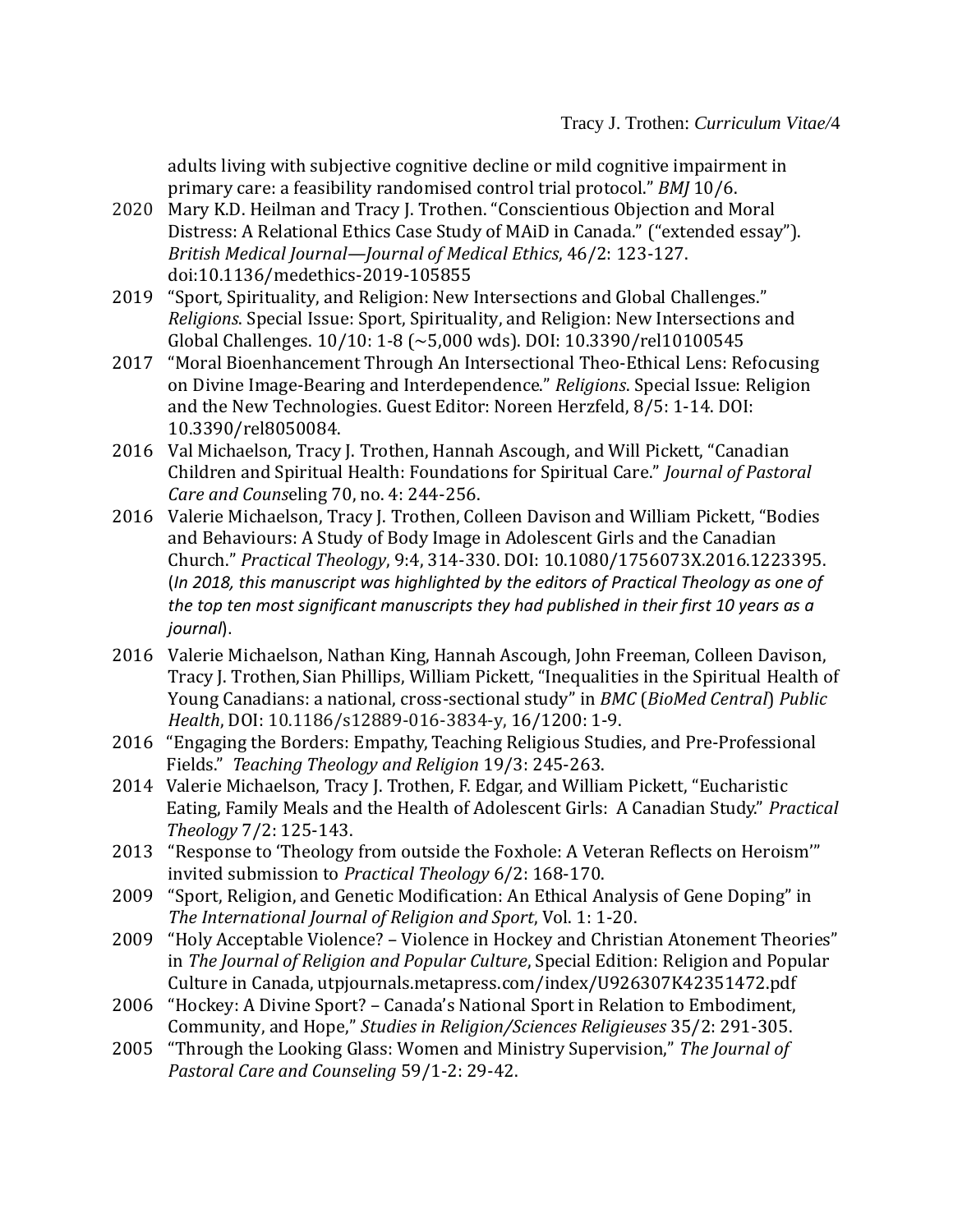- 2001 "Canadian Supervised Pastoral Education Affirmations and Ethical Queries Emerging from a Two Year Study" in *The Journal of Pastoral Care* 55/4: 365-78.
- 2001 "Teaching About Sexuality: A Dialogue," co-authored with Ray Whitehead, in *The Journal of Supervision and Training in Ministry*, invited submission, Vol. 21: 20-36.
- 2000 "A Social Ethical Analysis of The United Church of Canada's Historical Approach to Human Sexuality" in *Studies in Religion/Sciences Religieuses* 29/3: 325-39.
- 2000 "Students' Perspectives: A Canadian Study of Supervised Pastoral Education" in *The Journal of Pastoral Care* 54/3: 325-338.
- 1999 "Daring to Hope" in *Faith and Freedom, a Journal of Progressive Religion*, Oxford, England. Vol 52, Part 2 #149 (Autumn/Winter): 151-157.
- 1998 Trothen, T., Nesbitt, B., Allan, G., and Krug, K., "Feminism and the Academy: Four Case Studies" in *Business & Professional Ethics Journal* 17/1 & 2: 131-160.

### **Book Chapters and Other Book Contributions**

- 2022 "Corporeal Enhancement and Sports' Spiritual Dimension: A Virtue Ethics Proposal." (invited chapter) In *Training The Body: Perspectives from Religion, Physical Culture and Sport*, edited by David Torevell, Clive Palmer and Paul Rowan. London: Routledge. In press.
- 2022 "Anti-Aging Technologies?—social implications of radical life extension." (invited chapter) In *Hacking Your Age: Technology and Aging or Aging Technology?* Eds. Barbara Crowe and Lisa Carver. University of Toronto Press. Submitted.
- 2021 "Forward" to *A Faithful Public-Prophetic Witne*ss, by Barry K. Morris. Eugene, Oregon: Wipf and Stock Publishers.
- 2020 "Making Us Better? Spirituality and Enhancing Athletes." In *Spiritualities, Ethics, and Implications of Human Enhancement and Artificial Intelligence*. Edited by Chris Hrynkow. Delaware: Vernon Press, 87-112.
- 2019 "Sport and the Search for the Sacred." In *Gods, Games, and Globalization: New Perspectives on Religion and* Sports. Edited by Rebecca Alpert and Arthur Remillard. Macon, GA: Mercer University Press.
- 2018 Michaelson, V., Trothen, T. J., Davison, C., & Pickett, W. (2018). "Bodies and behaviours: a study of body image in adolescent girls and Canadian churches" in Rooms, N, Bennett, Z, eds. *Practical Theology in Progress: Showcasing an Emerging Discipline* (chapter 11). New York, NY: Routledge.
- 2017 "Making Us Better: Believe It or Not?" In *Religion and Human Enhancement: Death, Values, and Morality*. Edited by Tracy J. Trothen and Calvin Mercer. Hampshire, UK: Palgrave MacMillan, 319-329.
- 2017 "Moral Bioenhancement From the Margins: An Intersectional Christian Theological Reconsideration." In *Religion and Human Enhancement: Death, Values, and Morality*. Edited by Tracy J. Trothen and Calvin Mercer. Hampshire, UK: Palgrave MacMillan, 245-263.
- 2017 "Christian Anthropology: Doing Good Through Science and Technology." In *Technology and the Image of God: A Canadian Conversation*. Canadian Council of Churches, Faith and Life Sciences, 15-25.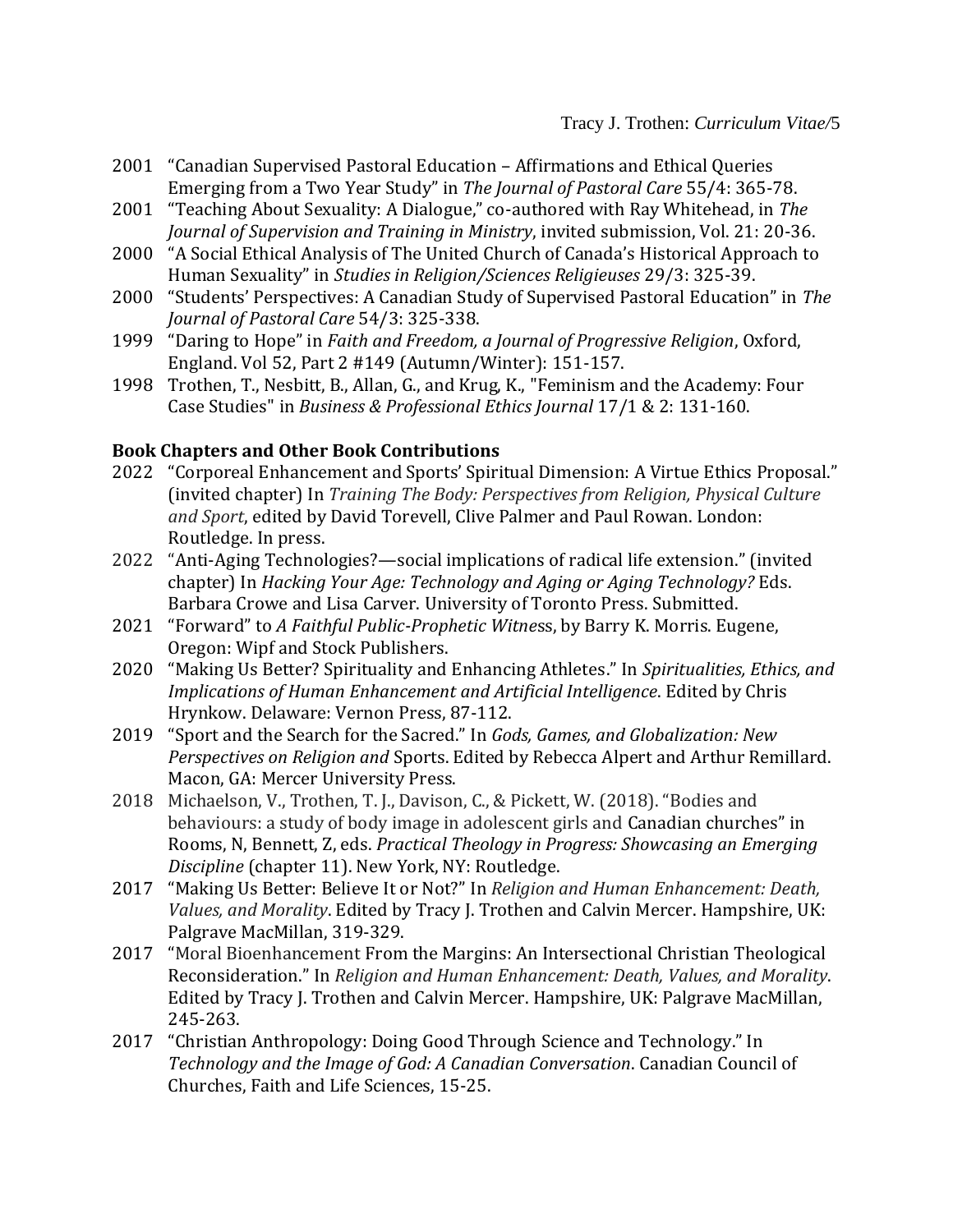- 2016 Pam McCarroll, Tracy J. Trothen, and Will Pickett, "Claiming the Evidence-Based Practice of our Discipline: Research Modalities in Spiritual Care and Counselling." In *Thriving on the Edge: Integrating Spiritual Practice, Theory and Research*. Edited by Angela Schmidt, Thomas St. James O'Connor, Michael Chow, and Patricia Berendsen. Waterloo, ON: Waterloo Lutheran Seminary, 87-107.
- 2015 "Religion and Transhumanism: Glimpsing the Future." In *Religion and Transhumanism: The Unknown Future of Human Enhancement*. Edited by Calvin Mercer and Tracy J. Trothen. Westport, CT: Praeger, 385-398.
- 2015 "The Trans-Athlete and the Religion of Sport: Implications of Transhumanism for Sports' Spiritual Dimension." In *Religion and Transhumanism: The Unknown Future of Human Enhancement*. Edited by Calvin Mercer and Tracy J. Trothen. Westport, CT: Praeger, 351-368.
- 2015 "Embodiment Diversity in the Religion of Sport: the enhancement debate." In *Religion and Sexuality: Diversity and the Limits of Tolerance*. Edited by Pamela Dickey Young, Heather Shipley and Tracy J. Trothen. British Columbia: UBC Press, 190-219.
- 2015 "Section Introductions" in *Religion and Sexuality: Diversity and the Limits of Tolerance*. Edited by Pamela Dickey Young, Heather Shipley and Tracy J. Trothen. British Columbia: UBC Press, 17-20, 93-96, and 165-168.
- 2013 "The Techno-science Enhancement Debate in Sports: What's Religion Got To Do With It?" In *Sports and Christianity: historical and contemporary perspectives*. Edited by Andrew Parker and Nick Watson. New York, NY: Routledge, 207-224.
- 2012 "The Eighties 1980-1989." In *A Pilgrimage in Progress: A History of The United Church of Canada*. Edited by Don Schweitzer. Waterloo, ON: Wilfrid Laurier Press, 139-159.
- 2011 "Better Than Normal? -- Constructing Genetically Modified Athletes and a Relational Theological Ethic." In *Theology, Ethics and Transcendence in Sports*. Edited by Jim Parry, Mark Nesti and Nick Watson. New York, NY: Routledge, 64-81.
- 2010 "A Philosophical and Conceptual Basis for What We Are Doing: Relational and Spiritual Bases for the Practicum in Clinical Pastoral Education." In *The Practicum in Professional Education: Canadian Perspectives.* Edited by Edwin Ralph, Keith Walker, & Randolph Wimmer. Calgary, AB: Temeron/Detselig Publisher, 105-122.
- 2008 "Redefining Human, Redefining Sport: The Imago Dei and Genetic Modification Technologies." In *The Image of God in the Human Body: Essays on Christianity and Sports*. Edited by Donald R. Deardorff and John B. White. New York, NY: Edwin Mellen Press, 217-234.
- 2008 "Canadian Girls in Training," "The Crucified Woman," "Sylvia G. Dunstan," "Ellen Leonard," "Helen Lucas," "Agnes Maule Machar," and "Anne Squire" in *The Westminster Dictionary of Women in American Religious History***.** Edited by Susan H. Lindley and Eleanor J. Stebner. Westminster/John Knox Press, 2008.
- 2006 "Canadian Women's Religious Issues" in *The Encyclopedia of Women and Religion in North America*. Edited by Rosemary R. Ruether and Rosemary Keller. Indiana Press, Vol. 3, 1283-1289 (5,000 words).
- 2002 "A Diamond is Forever? A pitch for a radically inclusive community," co-authored with Eleanor Stebner, in *The Faith of Fifty Million People: Baseball, Theology, and*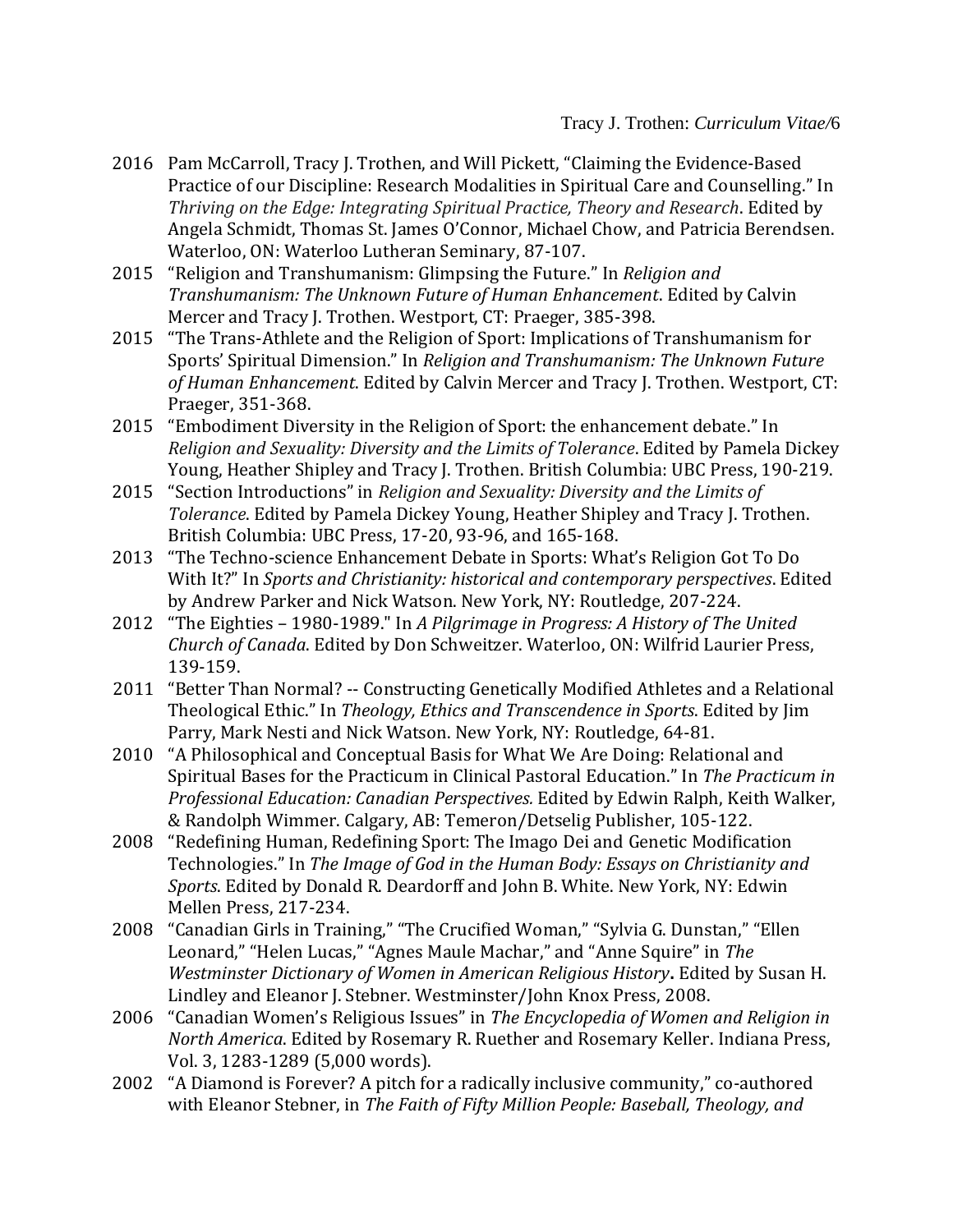*American Culture*. Edited by Chris Evans and Bill Herzog. Kentucky, IL: Westminster John Knox Press, 167-186.

- 2002 "Fetal Diagnosis: A Case Study." In *Doing Ethics in a Pluralistic World: Essays in Honour of Roger C. Hutchinson*. Edited by Phyllis Airhart, Marilyn Legge and Gary Redcliffe. Comparative Ethics Series. Waterloo: Wilfrid Laurier Press, 203-222.
- 1995 "Prophetic or Followers? The United Church of Canada, Gender, Sexuality and Violence Against Women." In *Violence Against Women and Children: A Theological Sourcebook in the Christian Tradition*. Edited by Marie Fortune and Carol Adams. New York, NY: The Continuum Publishing Group, 1995, 287-313.

### **Manuscripts in Preparation and Research Projects**

Invited Guest Editor of *Religions*, Special Issue: "Ethics, Religion, and Spiritual Health: Intersections With Artificial Intelligence or Other Human Enhancement Technologies." Forthcoming.

Kaitlyn Barton and Tracy J. Trothen (equal co-authors). "Virtual Bodies: Some Feminist Christian Theo-Ethical Issues," Ethics, Religion, and Spiritual Health: Intersections With Artificial Intelligence or Other Human Enhancement Technologies, *Religions*

Tracy J. Trothen, "Spiritual Enhancement Technology? The Case of *Replika,*" Ethics, Religion, and Spiritual Health: Intersections With Artificial Intelligence or Other Human Enhancement Technologies, *Religions*

Todd Tran, Catherine Donnelly, Emily Joan Nalder, Tracy Trothen, and Marcia Finlayson. "Occupational therapy-led mindfulness Training Program for older adults living with early cognitive deficits in primary care: a pilot randomised control trial. (drafted)

Tracy J. Trothen, (invited chapter). "Moral Bioenhancement, Co-design, and Christianity: On Becoming Better." In *Technologies of the Future Self: An Ethics for Transhuman Flourishing*, edited by Georg Theiner and Alcibiades Malapi-Nelson. Springer Press**.** 

Tracy J. Trothen, (invited peer reviewed article): "Anti-Aging or Aging-Enhancing Medicine & Spiritual Well-Being" in a Special Issue of *Religions*, Guest Edited by Dr. Jane Kuepfer.

#### **Book Endorsements Written For:**

MacKellar, Calum and Trevor Stammers, Eds. *The Ethics of Generating Posthumans: Philosophical and Theological Reflections on Bringing New Persons into Existence*. London: Bloomsbury Press, 2021, 307 pp.

Ginter, Joanne. *The Fifth Position: A Guide to Developing Intercultural Resiliency and Pluralism*. Pittsburgh, PA: Zeig, Tucker & Theisen Publishers, 2017.

Bain-Selbo, Eric and D. Gregory Sapp. *Understanding Sport as a Religious Phenomenon: An Introduction*. New York: Bloomsbury Press, 2016.

Parker, Andrew, Watson, Nick, and White, John B., Eds. *Sports Chaplaincy: Trends, Issues and Debates*. London, UK: Routledge, 2016.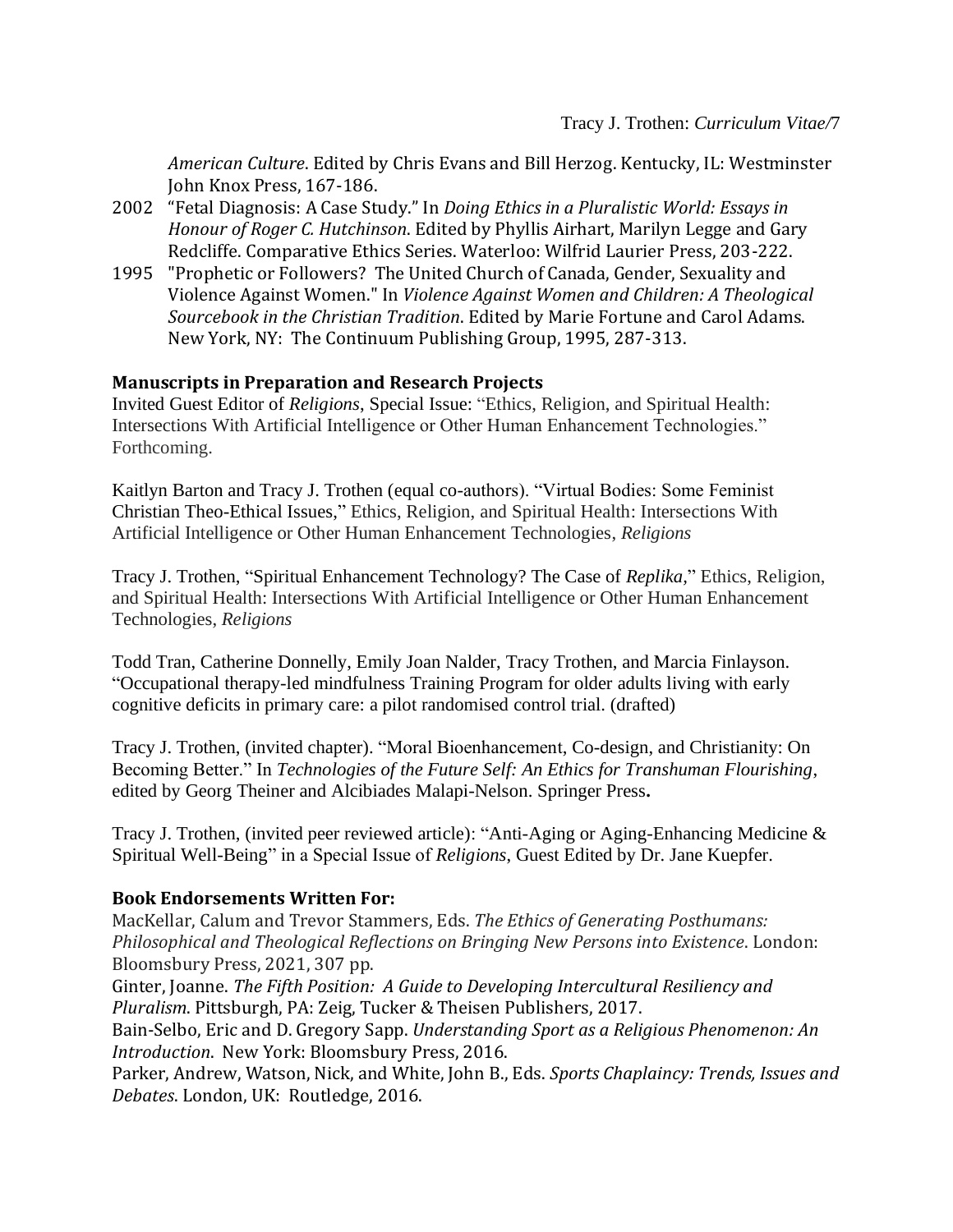McCarroll, Pamela R. *The End of Hope—The Beginning: Narratives of Hope in the Face of Death and Trauma*. Minneapolis, MN: Fortress Press, 2014.

Myhre, Paul O., Ed. *Religious and Ethical Perspectives for the Twenty-First Century*. Winona, MN: Anselm Academic Press, 2013.

#### **White Papers and Other Publications (selected)**

- 2021 D. Tregunno and T. Trothen. "How to respond to the 'moral distress' of the COVID-19 pandemic." *The Conversation*. 27 May 2021. [https://theconversation.com/how](https://theconversation.com/how-to-respond-to-the-moral-distress-of-the-covid-19-pandemic-160850)[to-respond-to-the-moral-distress-of-the-covid-19-pandemic-160850](https://theconversation.com/how-to-respond-to-the-moral-distress-of-the-covid-19-pandemic-160850)
- 2021 GPSYC-1011-20 School of Policy Studies Post-COVID Recovery Project: Faculty and Staff COVID-19 Stress and Adjustment Survey, K. Harkness (PI), co-investigators: W. Craig, Anne Duffy, T. Salomons, T. Trothen. May 2020-Fall 2021
- 2020 Drummond, D., Sinclair, D., Bergen, R., and a working group team including Trothen, T. (2020). *Ageing Well*. School of Policy Studies, Queen's University.
- 2019 Tran, T., Donnelly, C., Nalder, E., Trothen, T., Finlayson, M. (2019). An Occupational Therapy-Led *Mindfulness-based stress reduction for older adults with subjective cognitive decline or mild cognitive impairment in primary care*. North American Primary Care Research Group (NAPCRG), Toronto (peer reviewed poster, 19 Nov)
- 2019 Tran, T., Donnelly, C., Nalder, E., Trothen, T., Finlayson, M. (2019). *Mindfulness-based stress reduction for older adults with cognitive impairments*. Canadian Association of Occupational Therapists Conference 2019. Niagara Falls. (peer reviewed abstract)
- 2016 Review of *Religion and Sports: An Introduction and Case Studies* (New York, NY: Columbia University Press, 2015) by Rebecca T. Alpert in *Christian Scholar's Review*, in press. CSR 45, no. 3.
- 2013 "Why Lance Armstrong Matters" in the *School of Religion Newsletter*, Queen's School of Religion, Spring, 4-5.
- 2008 "Sexuality and Spirituality" in *QTC Today*, Queen's Theological College, Feb. 4.
- 2007 "Child Sexual Abuse: An Examination of Religious Institutions' Responses in Canada, 1960-2006" for the Cornwall Inquiry, Ontario Provincial Government, December
- 2006 "Through the Looking Glass" in *Spiritual Care – A newsletter for spiritual care providers across Manitoba*, Vol. 2, No. 2, June: 9, 11.
- 2006 Review of *Models of Christian Ethics* by Michael E. Allsopp in *Teaching Theology & Religion*, Vol. 9, No 1: 63-64.
- 2004 "Issues in Feminist Christologies" in *Women's Concerns*, invited article, a World Council of Churches publication.
- 2000 Reeve, Ted and T. Trothen, *Listening to the Students Phase II: An Evaluation of Educational and Pastoral Functioning - Developments by Basic Supervised Pastoral Education Students - A Report for the Canadian Association for Pastoral Practice and Education/Association Canadienne pour la Practique et l'Éducation pastorales and The Churches' Council on Theological Education in Canada*, May.
- 2000 "Sexuality and Spirituality" in *Interfaith Marriage and Family Institute Report - on Sex and Sexuality*. Winnipeg: IMFI, The University of Winnipeg, Vol. 14, no.1: 9-10.
- 1999 Review of *Beyond Silence and Denial – Death and Dying Reconsidered*, by Lucy Bregman in *The Journal of Pastoral Care*, Vol. 53, No.3: 369-370.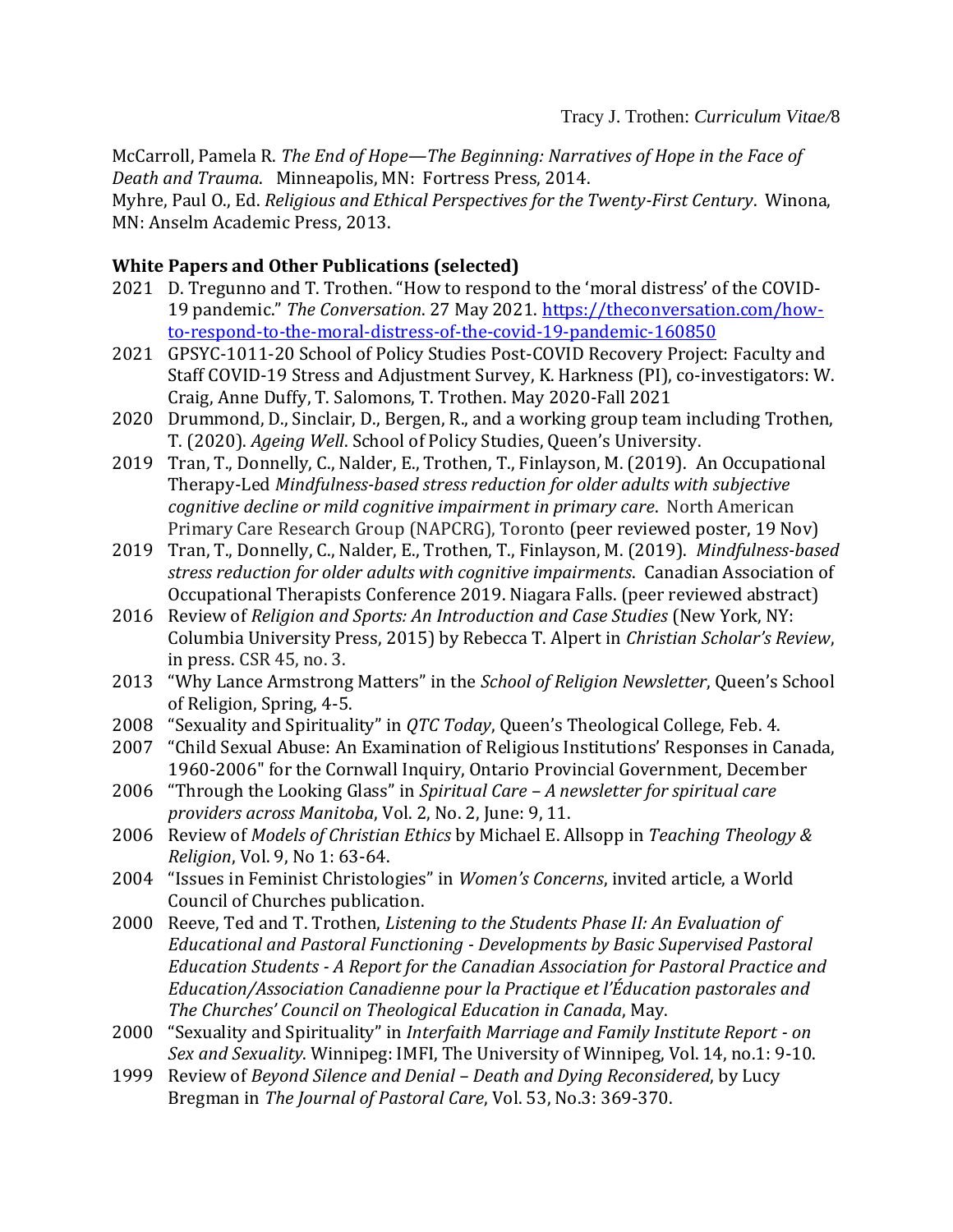- 1999 Reeve, Ted and T. Trothen, *Listening to the Students: An Evaluation of Educational and Pastoral Functioning - Developments by Basic Supervised Pastoral Education Students - A Report for the Canadian Association for Pastoral Practice and Education/Association Canadienne pour la Practique et l'Éducation pastorales and The Churches' Council on Theological Education in Canada*, January.
- 1998 Review of *After Christianity* by Daphne Hampson in *Toronto Journal of Theology* .
- 1998 "Feminist Ethics and Paediatrics" in *Calyx -- Ethical Issues in Paediatrics.* Toronto: Department of Bioethics, The Hospital for Sick Children, Vol.7, no.2: 2-3.
- 1997 "Violence Against Women -- Pastoral and Theological Concerns" in *Groundswell*, the magazine of the Canadian Women's Interchurch Council, (Winter/Summer): 11-13.
- 1993 Review of *What Language Shall I Borrow? -- God-Talk in Worship: A Male Response to Feminist Theology* by Brian Wren in *Groundswell*, the magazine of the Canadian Women's InterChurch Council (Autumn): 20-22.

# **Media Exposure (selected)**

Interview with Rosalind Rei for "Christianity and Machine Intelligence," Templeton grantfunded series on the history of science and religion for the Ministry of Ideas podcast, December 9, 2021.

D. Tregunno and T. Trothen. "Pandemic Moral Distress." Ontario Morning, CBC Radio. June 28, 2021.

D. Tregunno and T. Trothen. "To get through the COVID-19 pandemic, we need to hear and acknowledge stories of moral distress." *The Conversation*. 26 May 2021.

Tracy J. Trothen (Religion) - Prayer could be performance enhancing. So should it be banned in sports?, in *[Baptist News](https://baptistnews.com/culture/item/30633-prayer-as-doping-and-other-topics-ahead-at-baylor-faith-and-sport-symposium)*, November 5, 2015.

Tracy J. Trothen (Religion) – A brief history of the church's stance on pornography, in the *[United Church Observer](http://www.ucobserver.org/ethics/2015/11/pornography/)*, November 2015.

Tracy J. Trothen (Religion) – Sport, Religion, and Steroids. BBC Radio interview, Leicester, UK, July 2015.

Tracy J. Trothen (Religion) – Physician-Assisted Suicide: Helping patients die could soon be legal. Is the church ready to respond? By Christopher White, in the *[United Church Observer](http://www.ucobserver.org/ethics/2015/11/pornography/)*, July 2015.

Tracy J. Trothen (Religion) – Manning Up, By Evie Ruddy, in the *[United Church Observer](http://www.ucobserver.org/ethics/2015/11/pornography/)*, January 2013.

Tracy J. Trothen, "How churches deal with sexual abuse", invited op-ed column in *The Kingston Whig Standard*. November 21, 2012: 5.

Tracy J. Trothen (Religion) -- Armstrong saga should highlight doping issues: prof, by Elliot Ferguson, in *The Kingston Whig-Standard*. October 15, 2012: 3.

Tracy J. Trothen (Religion) – Reports say that many of Lance Armstrong's teammates have testified he took performance-enhancing drugs, on CFAX (Victoria talk radio). October 11, 2012.

Tracy J. Trothen (Religion) – Child sexual abuse should be discussed during church sermons, on **CKWS Television**, October 3, 2012.

### **UNIVERSITY COURSES TAUGHT**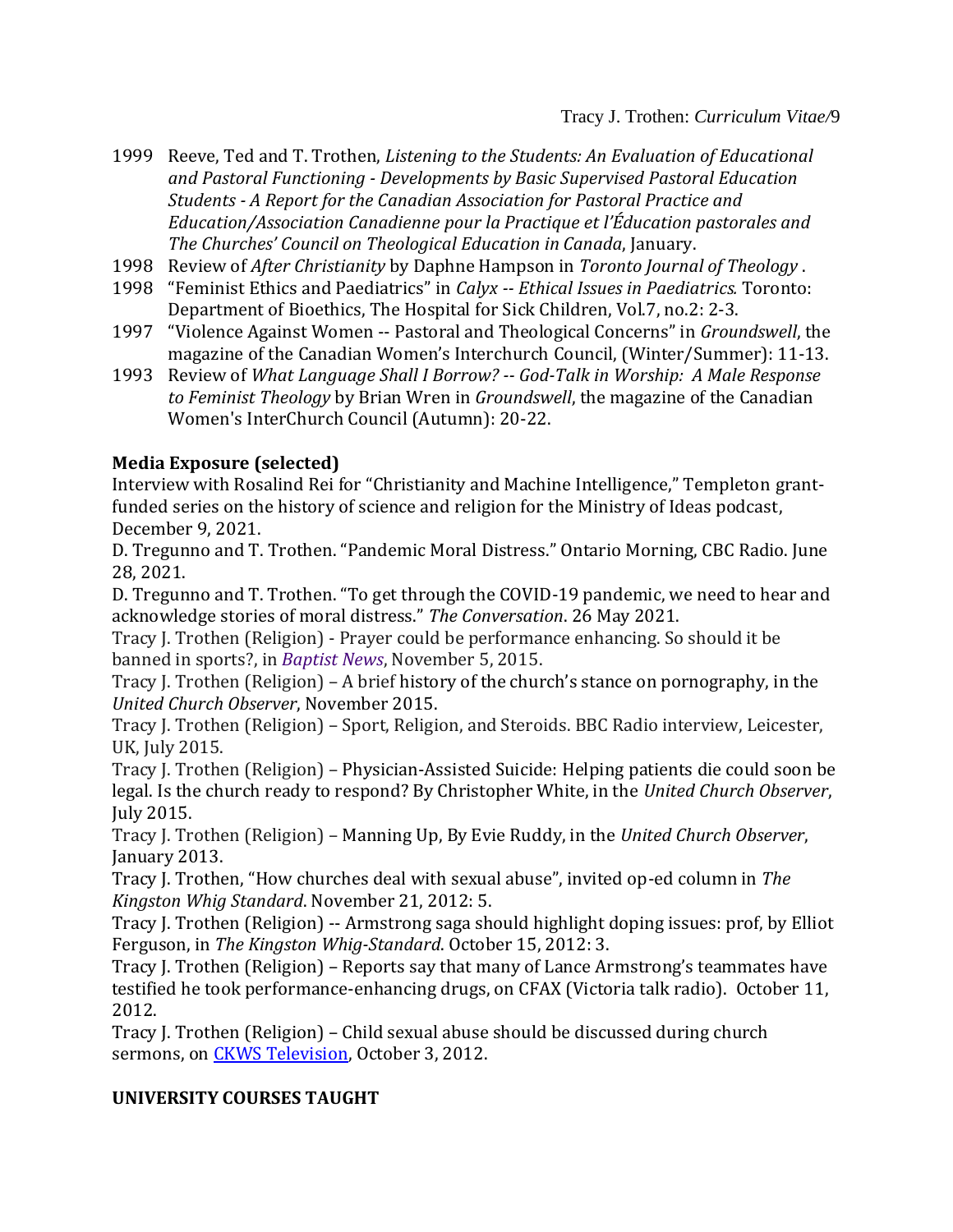#### **Queen's, Kingston, Canada (2002—)**

#### **School of Rehabilitation Therapy (Faculty of Health Sciences) - Interdisciplinary: Aging and Health PhD, MSc, GDip**

AGHE 802 Ethics and Biomedical Ethics of Aging – core required course (blended format: online and intensive)

AGHE 812 Religion, Spiritual Health and Aging – elective (online) RHL 930 Ethical Issues in Rehabilitation and Health Leadership (online)

#### **Religious Studies – MA**

RELS 806 Religion and Technology RELS 886 Religion, Nature, and Technology RELS 812 Christian Feminist Theology

#### **Religious Studies – Undergraduate**

RELS 312 Christian Feminist Theology RELS 301 Topics: Religion and Transhumanism RELS 301 Topics: AI, Biohacking, and Future Technology RELS 368 Religion and Biomedical Ethics RELS 268 Problems in Biomedical Ethics RELS 239 Religion and Sport RELS 239S Women in Religion (distance education)

#### **Theology – MDiv, MTS**

THEO 572 Christian Feminist Theology THEO 765 Ethics and Spiritual Care: Professional Ethics for Spiritual Care Providers THEO 707 Introduction to Spiritual Care and Counseling THEO 771 Christian Theology THEO 655 Clinical Pastoral Education (CPE) THEO 663 Christian Moral Theology THEO 664 Christian Social Ethics THEO 777 Spirituality and Sexuality THEO 603 Cross Cultural Learning for Ministry: Nicaragua THEO 501/601/701/702 Supervised Practice of Ministry and Restorative **Justice** 

#### **Faculty of Theology, University of Winnipeg** (1998-2002)

5340 Introduction to Pastoral Care

- 5230 Introduction to Theology
- 7451 Life Span Ministries: Christian Sexuality and Relational Spirituality

7270 Feminist Literature II: Feminist Christologies

ICPO Learning Circle/2: Pastoral Care and Ethics

7258 Spirituality Yesterday and Today

7472 Ethical Methodologies and Ministry: Pastoral Care and Ethics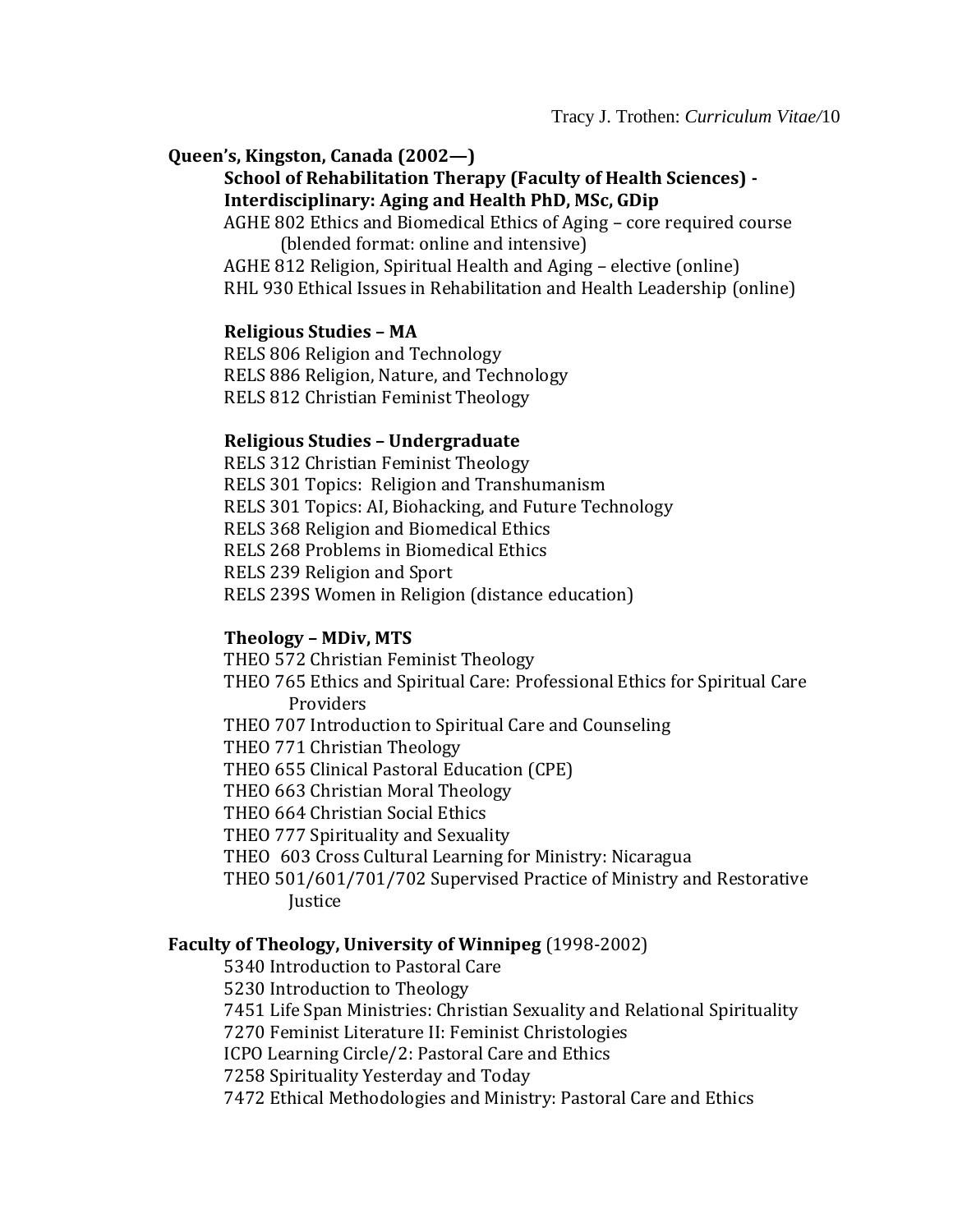7240 Introduction to Ethics 7262 Introduction to North American Feminist Ethics 7380 Clinical Pastoral Education (CPE)

#### **University of St. Michael's College, Faculty of Theology/Toronto School of Theology**

Christian Sexuality and Relational Spirituality

### **Emmanuel College, Toronto School of Theology/University of Toronto** (1997- 98)

EMT 2944 Feminist Ethics (Doctoral level) EMT 2933 Gender and Human Sexuality

#### **POSTDOCTORAL SUPERVISION**

Co-Supervisor, with Dr. Colleen Davison (Public Health) of Dr. Valerie Michaelson, July 2012-June 2019

#### **GRADUATE SUPERVISION**

| Name                                       | <u>Degree</u>           | Sole/Joint Supervision | Year Started | Active/Inactive |
|--------------------------------------------|-------------------------|------------------------|--------------|-----------------|
| Peter O'Neill                              | MTS-research essay Sole |                        | 2014         | Active          |
| Kaitlyn Barton                             | MA                      | Sole                   | 2018         | Completed       |
| Maxime Charest                             | MA                      | Joint                  | 2016         | Completed       |
| Elizabeth Amirault MTS-research essay Sole |                         |                        | 2014         | Inactive        |
| <b>Scott Harris</b>                        | MDiv-thesis             | Sole                   | 2010         | Completed       |
| Robert Timmins                             | MTS-thesis              | Sole                   | 2009         | Completed       |
| Ian Fanning                                | MTS-essay               | Sole                   | 2009         | Completed       |
| Tim Crouch                                 | MDiv-thesis             | Sole                   | 2008         | Completed       |
| Barbara Adle                               | MTS-thesis              | Joint                  | 2005         | Completed       |
| Jerry Bulloch                              | MDiv-project            | Sole                   | 2005         | Completed       |
| Bernardica Sculac MTS-thesis               |                         | Sole                   | 2003         | Completed       |
| Carolyn You                                | MTS-project             | Joint                  | 2003         | Completed       |
| Liz Carter                                 | MDiv-RJ-project         | Joint                  | 2003         | Completed       |
| Ina Baas-Penner                            | MA                      | Sole                   | 2001         | Completed       |

#### **MEMBERSHIP ON GRADUATE EXAMINING COMMITTEES**

| Name                       | Department                 | University            | <b>Your Role</b>             |
|----------------------------|----------------------------|-----------------------|------------------------------|
| Margaret Clarke            | Education                  | Univ of Saskatchewan  | Ext Examiner (2021)          |
| <b>Bailey Hollister</b>    | <b>Health Sciences</b>     | Queen's (2020-)       | <b>Supervisory Committee</b> |
| Michael Giancaterino       | <b>Health Sciences</b>     | Brock (2020)          | Examiner (Ext) MSc           |
| <b>Ashley Couture</b>      | Religion                   | Queen's (2020)        | Second Reader                |
| Faezeh Izadi               | Religion                   | Queen's (2020)        | Second Reader                |
| <b>Bailey Hollister</b>    | Aging & Health             | Queen's (2020)        | Comp Examiner Area 2         |
| Jodi Webber                | Aging & Health             | Queen's (2017-)       | <b>Supervisory Committee</b> |
| Todd Tran                  | Aging & Health             | Queen's (2016-)       | Comp. Examiner, &            |
|                            |                            |                       | <b>Supervisory Committee</b> |
| Deborah Elliott            | Theology                   | Oueen's               | Reader MTS                   |
| Beidy Casas Aragon         | Theology                   | University of Toronto | Examiner (Ext) DMin          |
| Nikoo Najand               | Philosophy                 | Oueen's               | Examiner (Int/Ext) PhD       |
| Gerard Sturgeon-Brathwaite | Theology                   | Queen's               | Reader MTS                   |
| Matthew Hawzen             | Kinesiology and Health Sci | Queen's               | Examiner (Ext) MA            |
|                            |                            |                       |                              |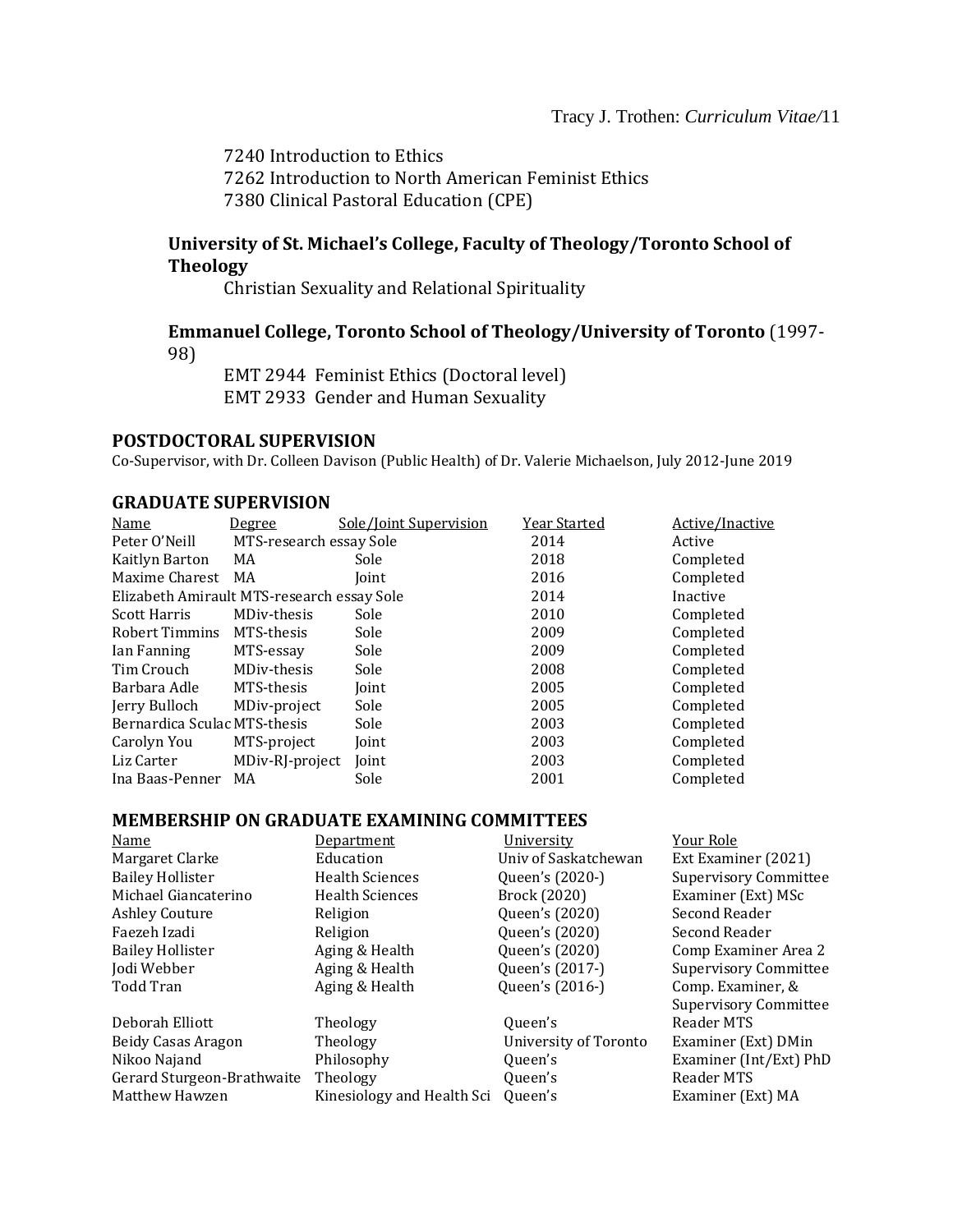#### Tracy J. Trothen: *Curriculum Vitae/*12

| Ryan Robinson     | Theology                            | Queen's       | Reader MTS              |
|-------------------|-------------------------------------|---------------|-------------------------|
| Alyson Huntley    | Education                           | Queen's       | Examiner (Int/Ext), PhD |
| Dan Heyward       | Theology                            | Oueen's       | Reader MDiv             |
| Elizabeth Potter  | Religious Studies                   | Queen's       | Reader MA               |
| Cathy Cavanaugh   | Theology                            | Queen's       | Reader MTS              |
| Stephanie Hodgson | Religious Studies                   | Queen's       | Reader MA               |
| Barbara Meyer     | Theology                            | St. Stephen's | Reader MTS              |
| Roxanne Harde     | English & Religious Studies Queen's |               | Examiner (Int/Ext), PhD |
| Joanne F. Guinter | Religious Studies                   | Queen's       | Reader MA               |
| Mark Brownlie     | History                             | Queen's       | Examiner (Int/Ext), MA  |
| Jill Lava         | <b>Rehabilitation Therapy</b>       | Queen's       | Comp. Examiner          |
| Mary Ann McColl   | Theology                            | Queen's       | Examiner, MTS           |
| Kevin Rodriguez   | Theology                            | Queen's       | Chair, MTS              |
| Victoria Fillier  | Theology                            | Queen's       | Examiner, MTS           |

#### **OTHER EMPLOYMENT EXPERIENCE**

- 1992-97 Multi-Faith Spiritual Health Care Clinician, The Hospital for Sick Children, Toronto
- 1995-96 Ordained UCC Minister, Thorncliffe Park Pastoral Charge, Toronto
- 1991-96 Lilly-McGeachy Researcher, Centre for the Study of Religion in Canada
- 1992-96 Invigilator, Special Services for Students with Disabilities, University of Toronto
- 1991-93 Women's Senior Resident, Victoria University, University of Toronto
- 1990-91 Residence Don, Victoria University, University of Toronto
- 1990-91 Researcher for Toronto School of Theology Globalization Project, directed by Professor Ray Whitehead

#### **RESEARCH GRANTS**

- 2021- New Frontiers in Research Fund Exploration, "Robots, AI and Human-Machine Interface in Augmented and Alternative Communication for Children with Neuromotor Disabilities", PI: Dr. Beata Batorowicz Co-PI: Dr. Sidney Givigi, Co-Applicants: Dr. N. Graham, Dr. J. Shurr, and Dr T. Trothen (applied but not yet funded)
- 2019-21 SSHRC Institutional Grant—Explore Grant, "Aging and Religion in a Technological Age: Anti-Aging or Enhancing-Aging" Jan 1, 2019-Sept 30, 2021. \$5,000.00
- 2015-22 Canadian Institutes of Health Research (CIHR) grant: "Spiritual Health as a Protective Mental Health Asset in Young Canadians." Co-investigator with Will Pickett (PI), Val Michaelson, and Colleen Davison (\$401,958; grant period: July 1, 2015 - June 30, 2022)
- 2014 The Humanities and Social Sciences Federation of Canada, Aid to Scholarly Publications Committee, Book Subvention (\$8,000) for *Religion and Sexuality: Diversity and the Limits of Tolerance*. Eds. Pamela Dickey Young, Heather Shipley and Tracy J. Trothen. Vancouver, British Columbia: UBC Press, 2015, 264pp.
- 2013 Foundation for the Canadian Association of Spiritual Care (\$646.00)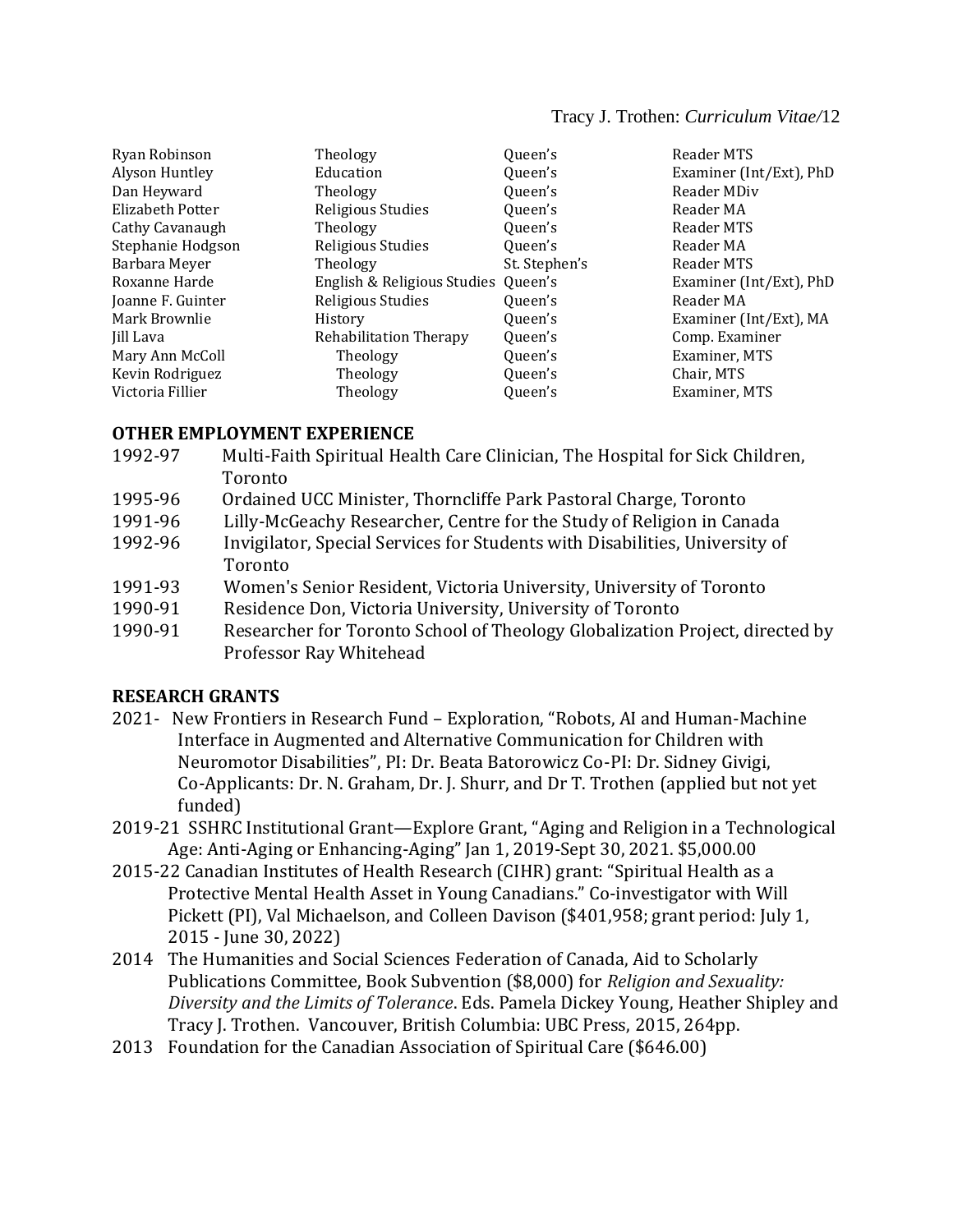- 2013 University Research Grant, Queen's University, **"**Sport and Techno-Science Enhancements – What's Religion Got to do with it?" (\$1,000 to fund the faculty supervisor portion of an Undergraduate Research Fellow for May – August)
- 2012-13 Lilly Theological Scholars Grant (\$12,000 USD for research contributing to *Winning the Race? Religion, Hope, and Reshaping the Sport Enhancement Debate*, book contract with Mercer University Press)
- 2011 The Humanities and Social Sciences Federation of Canada, Aid to Scholarly Publications Committee, Book Subvention (\$8,000) for *Shattering the Illusion: Child Sexual Abuse Policies and Canadian Religious Institutions.* Waterloo: Wilfrid Laurier Press, 2012, 212pp.)
- 2010-11 Advisory Research Council Grant, Queen's University (\$3,200 for research on sport and religion, and manuscript editorial work)
- 2006 The Cornwall Inquiry, Ontario Provincial Government (\$34,900)
- 2005 Advisory Research Council Grant, Queen's University (\$2,000 for research on genetic transfer technologies, sport, and religion)
- 2004 Wabash Center Summer Grant Program, "Application of a Canadian Feminist Theological Ethic" (USD \$7,000)
- 2002 Queen's University Grant for Manuscript Indexer (\$1000)
- 2002 Research Grant in recognition of service as Chair of The University of Winnipeg Senate Committee on Ethics in Human Research and Scholarship (\$2,852)
- 2001 University of Winnipeg (\$2,000 for 1 research assistant)
- 2001 University of Winnipeg Matching Grant for The HSSFC publishing subsidy (\$800)
- 2001 University of Winnipeg Discretionary Grant, "Gender and Clinical Supervisors" (\$600)
- 2001 The Humanities and Social Sciences Federation of Canada, Aid to Scholarly Publications Committee, Book Subvention (\$7,000) for *Linking Sexuality and Gender: Naming Violence Against Women in The United Church of Canada* (Studies in Women and Religion Series, Waterloo: Wilfrid Laurier Press, 2003)
- 2001 University of Winnipeg Discretionary Grant, "Canadian Women's Religious Issues" in *The Encyclopedia of Women and Religion in North America*, Rosemary R. Ruether and Rosemary Keller, eds. Indiana Press (\$600)
- 2000 University of Winnipeg (\$2,000 for 1 research assistant)
- 1999 University of Winnipeg Faculty of Arts and Science Major Research Grant, "Phase II: Assessing the Strengths and Weaknesses of the Basic SPE Unit" (\$4,915)
- 1998 Canadian Association for Pastoral Practice and Education/Association Canadienne pour la Practique et l'Éducation Pastorales and The Churches' Council on Theological Education in Canada, Research Grant (\$10,000 over 2 years)

# **TRAVEL GRANTS**

- 2012 Queen's University Office of Research Services Senior Researcher Travel Award (\$1,000 for travel to and presentation at ICSEMIS, Glasgow, UK)
- 2007 Queen's University Office of Research Services Senior Researcher Travel Award and Discretionary Grant (\$1,500 for the Inaugural International Conference on Sport and Spirituality, York, UK)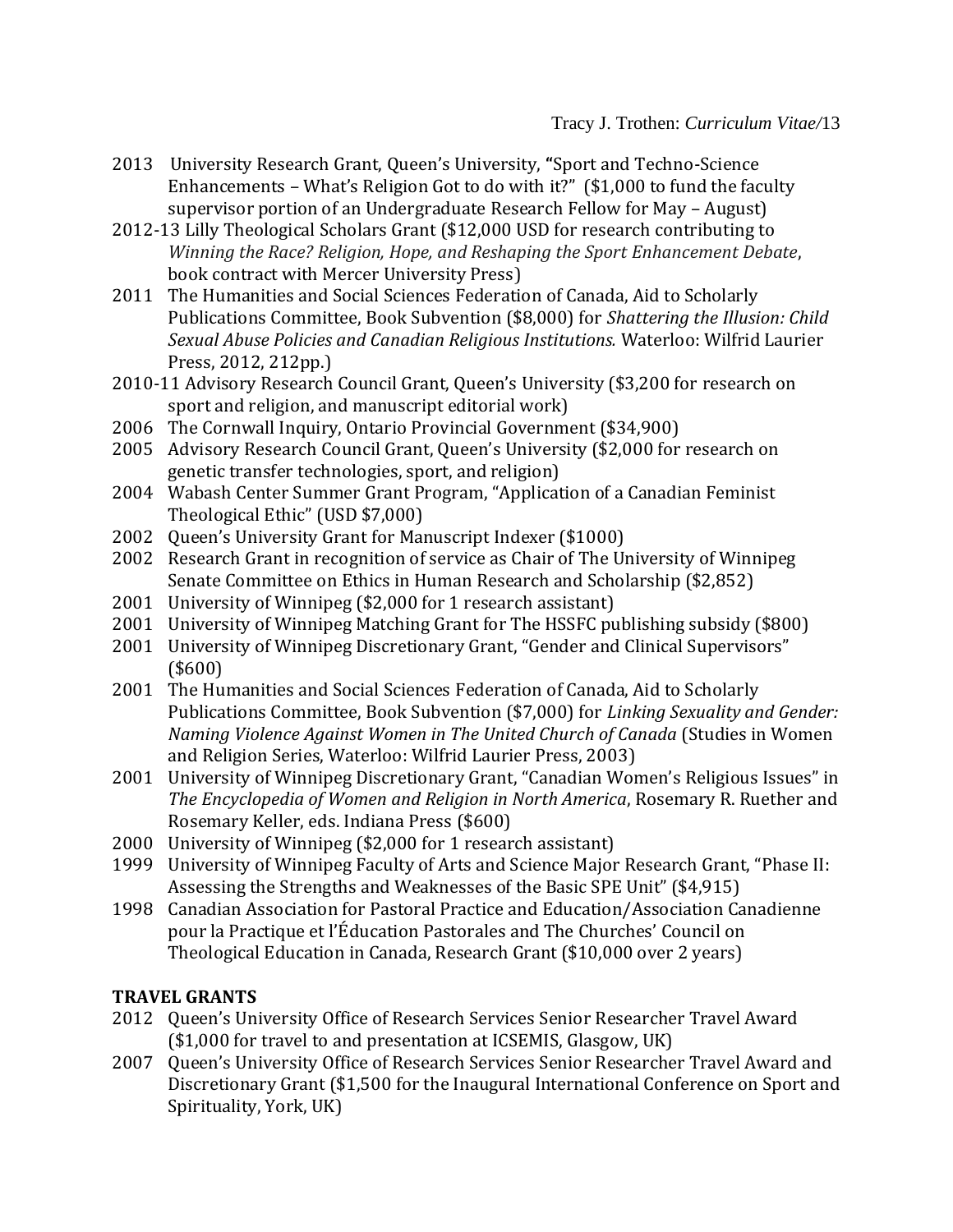- 2005 Queen's University Office of Research Services Conference Travel Award (\$750 for Congress 2005, London, ON)
- 2004 Queen's University Office of Research Services Conference Travel Award (\$700 for Congress 2004, Winnipeg, MB)
- 2004 Queen's University Office of Research Services Conference Travel Award (\$750 for the Society of Christian Ethics Annual Meeting, Chicago, IL)
- 2003 Queen's University Office of Research Services Conference Travel Award (\$500 for Congress 2003, Halifax, NS)
- 2000 University of Winnipeg Office of Research Services Conference Travel Award (\$365 for Congress 2000, Toronto, ON)
- 1999 University of Winnipeg Office of Research Services Conference Travel Award (\$302.81 for the CAPPE Annual Conference, Vancouver, BC)

### **CONSULTANCY WORK AND CONTRACTS**

- 2021 Invited consultant in "A Neurotech Future: Graduate Neuroethics Training" Workshop, Queen's University, April 23.
- 2021 Invited consultant in "A Neurotech Future: Neurotech and Surveillance Studies" Workshop, Queen's University, April 23.
- 2021- Invited participant and consultant in "Digital Imagination and the Teaching and Study of Religion and Theology Group" chaired by Professor Kwok Pui Lan (Emory). The other members are: Boyung Lee (academic dean and a religious educator at Iliff School of Theology), Philip Butler (Iliff School of Theology, Black Posthuman Artificial Intelligence Systems), Devin Singh (Dartmouth College, technology and public life), and Ben Zeller (Lake Forest College), Funded by the Wabash Centre for Teaching and Learning in Theology and Religion. An MIT lab tour is scheduled for April 2022.
- 2020-21 Invited consultant for the draft statement of ethics guidelines for human enhancement. Prof. Philip Brey, coordinator of the SIENNA project (siennaproject.eu) – 'Stakeholder-informed ethics for new technologies with high socioeconomic and human rights impact' (funded under the EU's H2020 programme, grant agreement No 741716)
- 2020 Invited consultant for draft ethics scenario, by the Office of Professional Development in the Faculty of Health Sciences, Queen's (for short simulation videos for health care faculty for debriefing students who are experiencing ethical dilemmas and microaggressions), November.
- 2019-20 Teaching Supervisor (blended format: online and two intensive sessions), CSE Unit in Saskatoon, On-Site Provisional Supervisor: J. Bergen, September-March.
- 2019 Teaching Supervisor (blended format: online and two intensive sessions), CSE Unit in Saskatoon, On-Site Provisional Supervisor: J. Bergen, May–July.
- 2018-19 Served as formal Mentor/Assessor for two CASC certified supervisors undertaking their first CSE (clinical spiritual education) units as supervisors
- 2018 Consulted as an expert for a class-action lawsuit regarding abuse and the Jehovah Witness Church, Quebec, Jan-May.
- 2015-18 External consultant for *The Faith and Sport Institute* (FSI), John White (PI).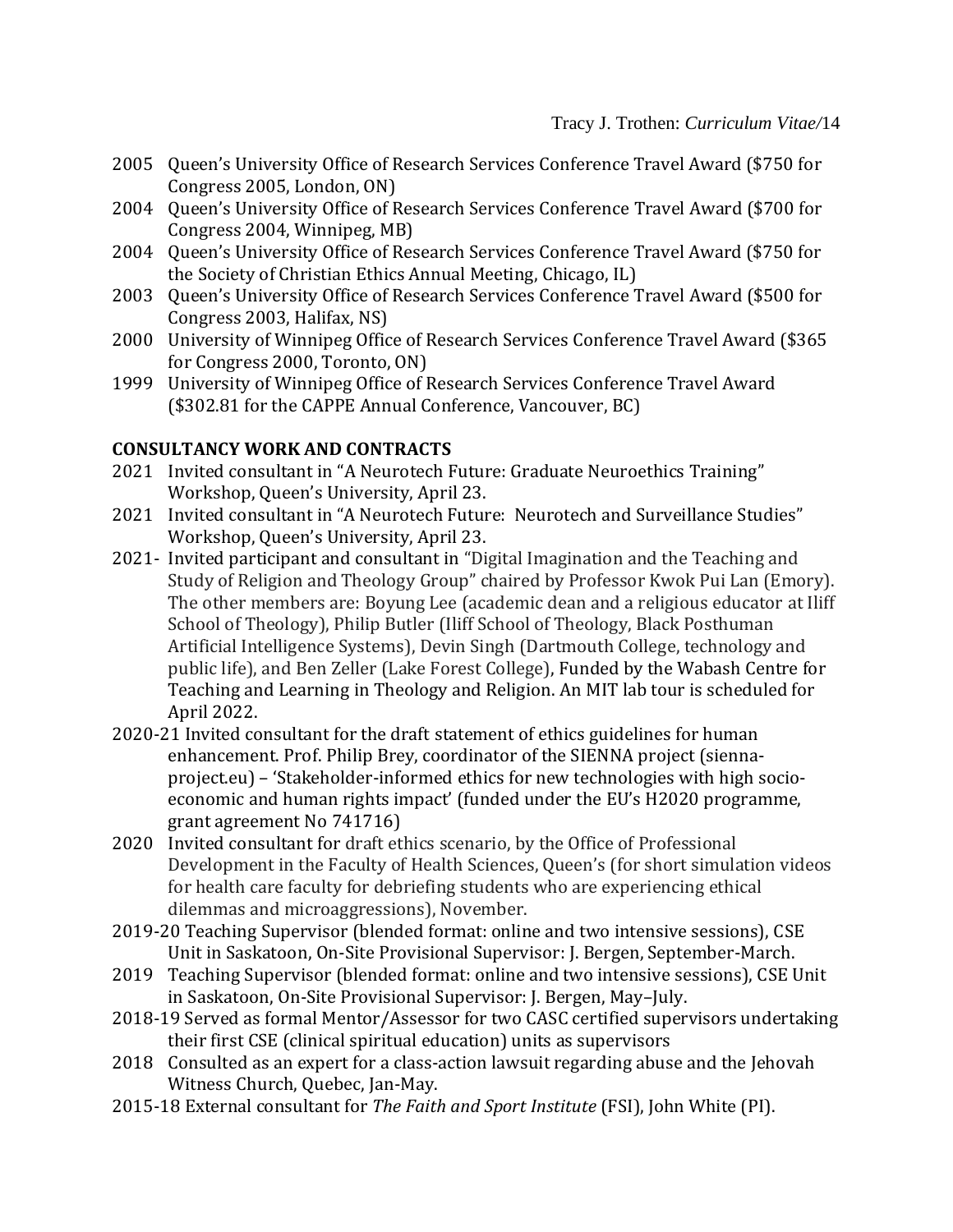Location: Baylor University and Truett Theological Seminary at Baylor. Funding Agency: Lilly Endowment Theology Institutes for High School Youth Program. (\$600,000 USD; grant period: January 2016 – December 2018). I am one of eight members of the FSI's leadership team (5 are internal to Baylor University and 2 are international experts).

- 2015-16 Teaching Supervisor (blended format: online and two intensive sessions), CPE Unit in New Brunswick, On-Site Provisional Supervisor: P. Dreidger, Jan–June 2016.
- 2014-15 Participant in the Colloquy for Writing the Scholarship of Teaching at The Wabash Center for Teaching and Learning in Theology and Religion
- 2014 "Professional Ethics" Workshop for Administrative Assistants, Children's Mental Health of Leeds-Grenville, Brockville, ON, 18 March.
- 2014 "Values & Moral Distress," 19 March 2014 day long workshop for Children's Mental Health of Leeds-Grenville (front-line therapeutic staff), Brockville, May.
- 2013 "Health PEI Board Consultation," session for Prince Edward Island Health, Charlottetown, PEI, 1 November.
- 2013 "Clinical and Organizational Ethics Committee: Where Next?" session for Prince Edward Island Health, Charlottetown, PEI, 1 November.
- 2013 "Who Am I In This? Ethics, Values, and Self-Care: Moral Distress," day-long session for Prince Edward Island Health, Charlottetown, PEI, 31 October.
- 2012 "Introduction to the Enneagram", day-long workshop for Toronto CPE units, Toronto, ON, June.
- 2012 "Professional Ethics," day long workshop for the Leeds-Grenville Child and Youth Services (front-line therapeutic staff), Brockville, ON, May.
- 2012 "Professional Ethics," half-day education session for the National Ethics Committee of The Canadian Association of Spiritual Care, Sydney, NS, May.
- 2010-11 Leadership Team for the Teaching and Learning Workshop for Pre-Tenure Theological School Faculty at The Wabash Center for Teaching and Learning in Theology and Religion
- 2008 "Training Plan Writing Board" on Pluralism and Spiritual Care in the Military, Invited Consultant, Borden, Ontario, September 23 – October 3.
- 2008 "Consultation: Assessment of FaithTrust Institute's work on Clergy Ethics" Invited Consultant, funded by the Wabash Center, Atlanta, March 7 – March 9.
- 2008 "Forum on the Practicum in Professional Education" Invited Consultant, funded by SSHRC, Saskatoon, June 12 – 14.
- 2003-4 The Wabash Center for Teaching and Learning in Theology and Religion, "Learning Intelligences and Teaching Introductory Ethics Courses" (US \$2,750), Pre-Tenure Theology Faculty Workshop

# **AWARDS AND HONOURS**

- 2021 Made a Fellow of the International Society for Science & Religion (ISSR)
- 2010 The Research Excellence Award, Canadian Association of Pastoral Practice and Education/Association Canadienne pour la pratique et l'education pastorals (now The Canadian Association of Spiritual Care)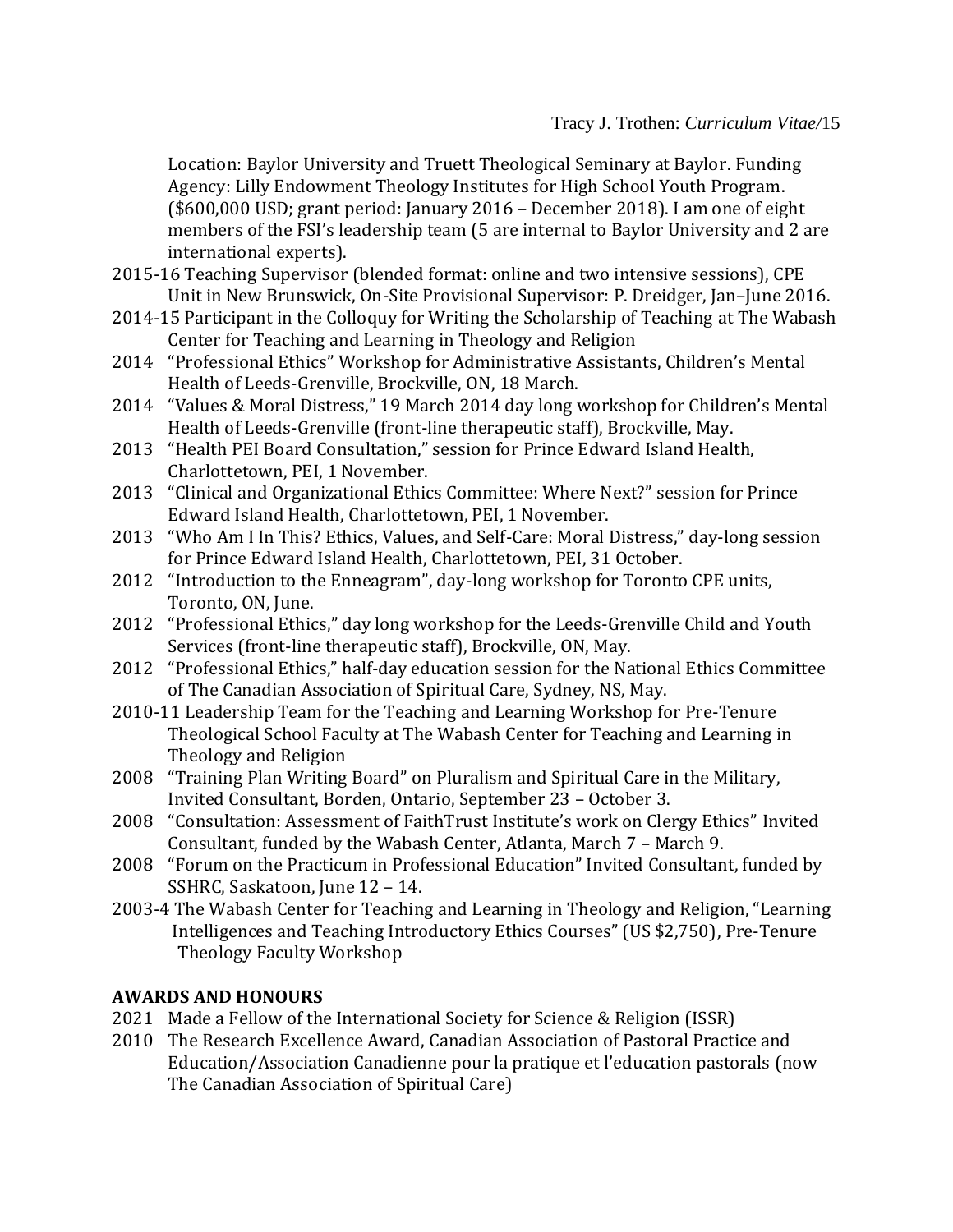2007 The Davidson Award for Excellence in Research and Teaching, The United Church of Canada

# **PROFESSIONAL MEMBERSHIPS**

College of Registered Psychotherapists of Ontario (2016-2021)

The American Academy of Religion (Co-Chair and Co-Founder of the Artificial Intelligence Unit, 2018-)

*Centre for Sport, Spirituality and Religion* (CSSR), University of Gloucestershire, UK (invited Associate Scholar of the CSSR, 2014-)

The American Academy of Religion (Co-Chair of the Human Enhancement and Transhumanism Unit, 2012-17; member of Steering Committee, 2017-)

The American Academy of Religion (member of Steering Committee of the Religion, Sport, Play and Games Unit, 2011-2017)

The Canadian Association for Spiritual Care (formerly The Canadian Association for Pastoral Practice and Education)

The Canadian Society for the Study of Religion/Société canadienne pour l'étude de la religion (1993-2011, 2017-)

The Canadian Theological Society/La Société Théologique Canadienne (1993-2011, 2017-) The Canadian Society for the Study of Practical Ethics/Société canadienne pour l'étude de l'éthique appliquée (1993-2011)

# **EDITORIAL RESPONSIBILITIES**

I have served as a peer reviewer for scholarly journals including *Studies in Religion*, *Religions, Teaching Theology and Religion*, *Journal of Philosophical Research*, *Journal of Posthuman Studies: Philosophy, Technology, Media*, *Journal in Social Epistemology, Theology and Science,* and various presses.

- 2021 Invited Book Proposal Reviewer for Bloomsbury Press (philosophy), on policy, ethics, reproduction, disability.
- 2021 Invited peer reviewer for *The Ethics of Generating Posthumans: Philosophical and Theological Reflections on Bringing New Persons into Existence*, edited by Calum MacKellar and Trevor Stammers (Bloomsbury Press, 307 pp.).
- 2019- Editorial Board member, *Religions*
- 2017-19 Editorial Board member, *Science, Religion, and Society: An Interdisciplinary Journal*
- 2015-19 SSHRC ASPP Publications Committee member:
	- assess Publication Grant applications for the awarding of ASPP funds;
	- suggest appropriate peer reviewers for submitted works;
	- recommend scholars as potential candidates for the Publications Committee.
- 2015 Editorial Board member, *Briefs in Religion and Sport*, subseries of SpringerBriefs in Religious Studies
- 2005-12 Editorial Advisory Board member, *Studies in Women and Religion Series*, Wilfrid Laurier Press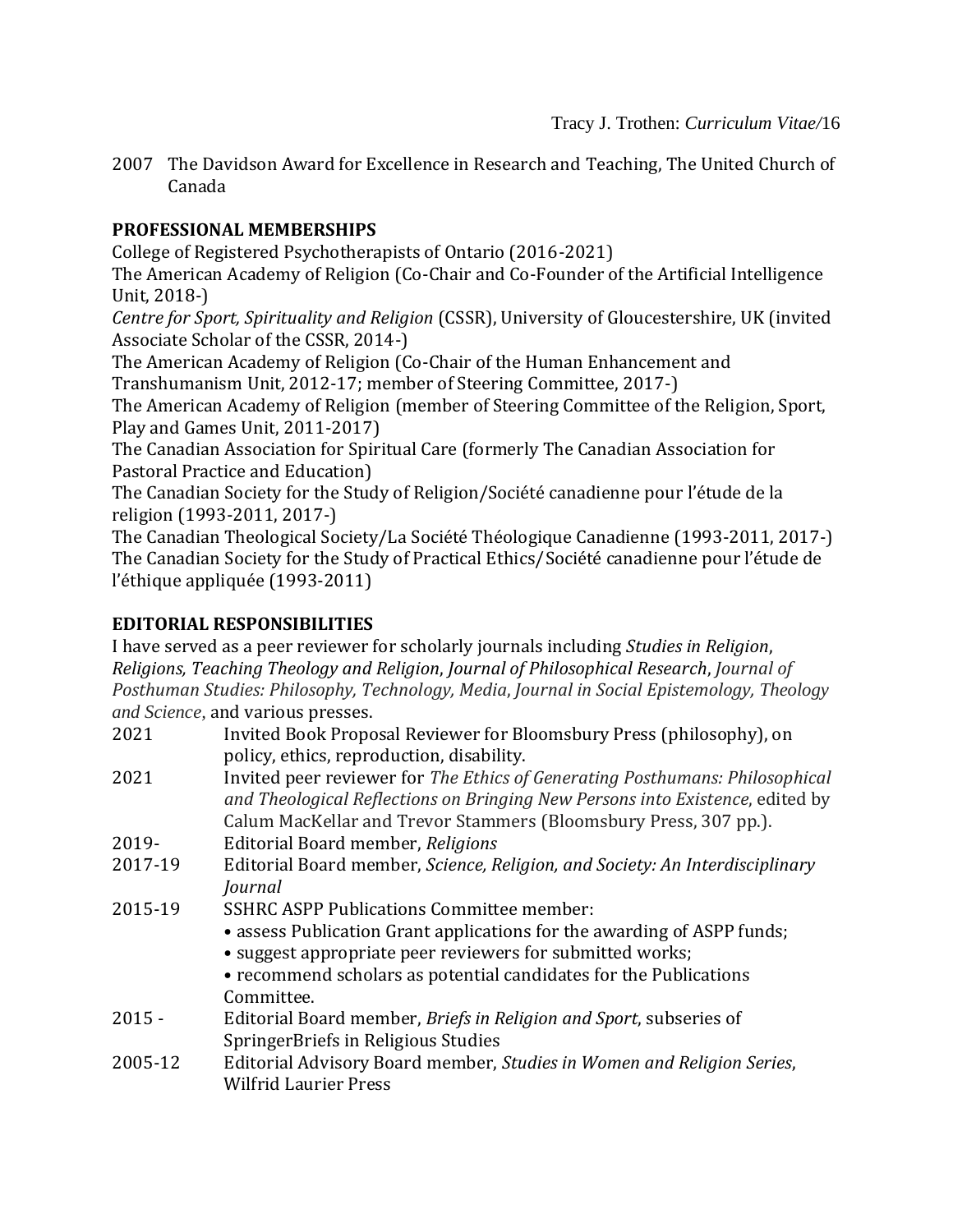- 2003-05 Editorial Advisory Board member, *Studies in Religion/Sciences Religieuses*, 2003-5
- 2002-05 Co-Editor (with Dr. Eleanor Stebner) of *Studies in Women and Religion Series*, Wilfrid Laurier Press

# **PROFESSIONAL/ADMINISTRATIVE ACTIVITIES**

# **University Service (Queen's University 2002-, selected):**

- 2020 2020 Inter-Collegiate Business Competition (I.C.B.C.), invited judge of global ethics case submissions, Smith School of Business (November)
- 2018-19 Faculty of Arts and Science, Arts Graduate Council's Fellowships Committees 2018 Certified, First Aid and AED
- 2015-16 Faculty of Arts and Science, SSHRC Master's competition–social sciences sub committee
- 2014-17 Program Committee (Admissions, Curriculum, Marketing, Advising), Program in Health and Aging (PhD, MSc, Dip)
- 2014 Undergraduate Student Summer Research Fellowships Committee
- 2012-15 University Student Awards Committee
- 2012-13 Queen's University Senate
- 2008-09 Chair of the Senate Advisory Research Committee Subcommittee II
- 2006-09 Senate Advisory Research Subcommittee II
- 2003-05 Sexual Harassment Advisor, appointed by the Queen's University Principal

# **Department Service (2002-, selected)**

- 2020-22 Member of Renewal, Tenure and Promotion Committee, School of Religion 2020 Member of Student Appeals Committee, SRT 2019- Aging and Health Program Evaluation Committee 2019-20 Graduate Committee member, SoR 2019 successfully nominated S. McLennan for the Kathleen A. Herman Prize in Gender Studies for his undergraduate essay entitled "Queering Mary in Christian Feminist Theological Literature." 2018- Academic Council and Faculty Council Meetings (SRT) 2018-19 Member of Renewal, Tenure and Promotion Committee, School of Rehabilitation Therapy (SRT) 2017- SoR Faculty Committee and SoR Academic Council 2016- Religious Studies Committee 2015- Aging and Health Student Progress and Awards Committee 2015- Aging and Health Admissions Committee, SRT 2015- Program Committee (Admissions, Curriculum, Marketing, Advising), Program in Health and Aging (PhD, MSc, Dip) 2014-15 Chair of Renewal, Tenure and Promotion Committee, SoR 2012-13 Member of Renewal, Tenure and Promotion Committee, School of Religion 2012-13 Member of Appointments Committee, School of Religion (SoR) 2008-10 Curriculum Committee, Theology
- 2002-16 Committee on Theological Studies; Religious Studies Committee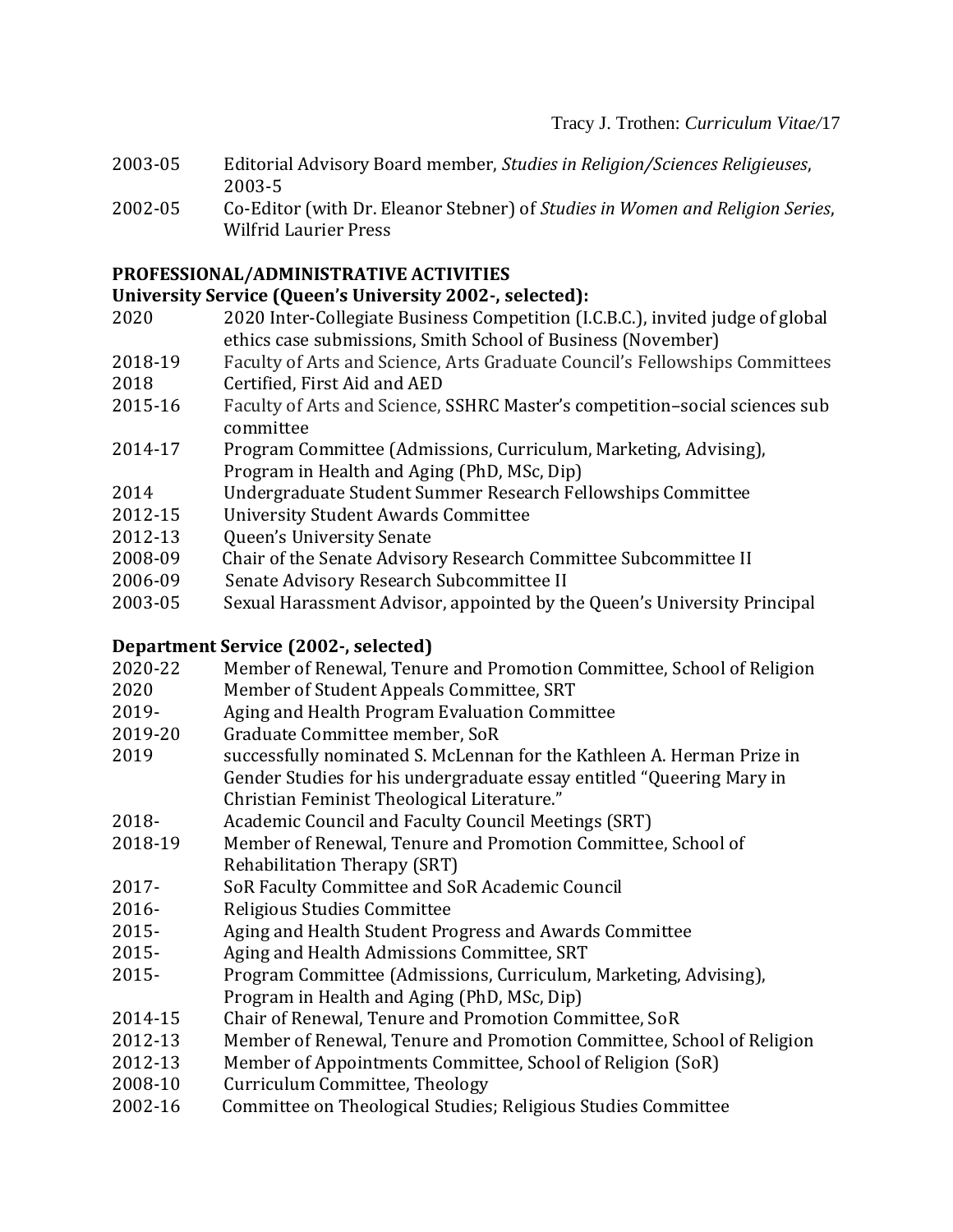- 2007-11 Head/Chair of Theology
- 2002-10 Department of Religious Studies and Theological College's Unit Research Ethics Board
- 2006-07 Faculty Consultant to the FutureQuest (youth) Program

## **External Service (2002-, selected)**

- 2018 European Research Council anonymous peer reviewer for ERC Consolidator Grant Application
- 2018 CASC Peer Reviewer, for P. McCarroll's review
- 2017- CASC Academic Assessment Committee, National
- 2016- served as external reviewer for: 1 application for renewal, assistant professor [Queen's University School of Nursing (2018)]; 5 applications for tenure and promotion [the Hackensack Meridian School of Medicine at Seton Hall University (2020), The Oakland University William Beaumont School of Medicine (2018), Baylor University Theology (2016), The University of Colorado at Colorado Springs Religious Studies (2016), and The University of Calgary School of Nursing (2016)]; 1 application for promotion to full professor [Stetson University Religious Studies (2016)]
- 2016- Faith and Life Sciences Group, The Canadian Council of Churches, appointed by the UCC
- 2013 European Research Council anonymous peer reviewer for ERC Consolidator Grant Application
- 2013-16 *Inaugural Global Congress on Sports and Christianity* (IGCSC), York St John University, 24-28th August 2016: Organizing Committee Member; Strand Leader and Chair
- 2015- blog contributor to, and member of, Theology+, invited by Dr Ron Cole-Turner [http://www.theologyplus.org/.](http://www.theologyplus.org/)
- 2015-19 CASC Research Committee (national)
- 2015- Founding member of TECH-F (Technology, Enhancement, and Christianity Forum), "a *forum for discussion of all points of view on Christianity and the use of technology for human enhancement*"
- 2014- Surveillance and Religion Network, invited member
- 2014-19 Joint Research Council (this an international body formed in 2015 by the American Association of Professional Chaplains – APC), representative for CASC
- 2013-15 CASC Professional Practice Commission
- 2012-15 CASC Research Committee (national), Co-Chair
- 2012-17 Co-Chair, Religion and Transhumanism Group, American Academy of Religion (AAR)
- 2011-17 Steering Committee Member, Religion, Sport, Play Group, AAR
- 2011-12, 17- Steering Committee Member, Religion and Transhumanism Group, AAR
- 2009-14 CASC National Ethics Committee
- 2009-14 Chair Regional Ethics Chair, CASC ONE and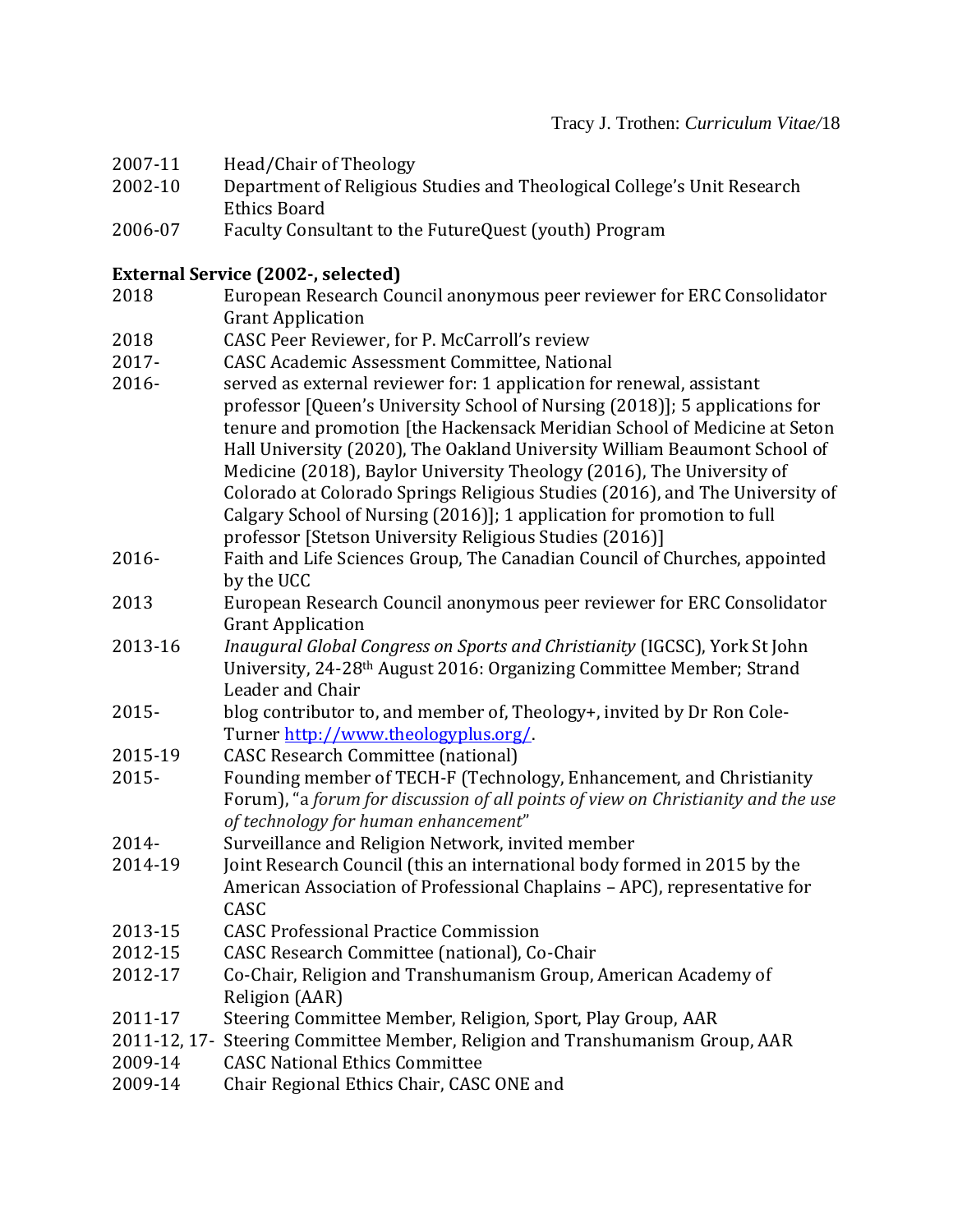- 2009-14 The Theology and Inter-Church, Inter-Faith Committee, The United Church of Canada
- 2009-12 CASC Research Committee (national)
- 2002-10 Kingston General Hospital Spiritual Care Advisory Committee
- 2005-09 CAPPE Academic Assessment Committee
- 2003-05 Canadian Theological Society Representative to Canadian Society for the Study of Religion
- 1996-2004 The General Council Committee on Sexual Abuse (Sexual Harassment, Pastoral Sexual Misconduct, Sexual Assault) and Child Abuse, Division of Ministry, Personnel and Education, The United Church of Canada
- 2002-03 Ethics Committee for CAPPE, Eastern Ontario-Quebec Region
- 2002 Consultant to Federal Government Study of the Governance of Research Ethics Boards (Vancouver, BC, 20-22 June)

## **Administrative Activities, University of Winnipeg (1998-2002, selected)**

- 2002 Chair of The University of Winnipeg (U of W) Senate Committee on Ethics in Human Research and Scholarship, appointed by the U of W President
- 1998-2002 The University of Winnipeg: The Council of the Faculty of Theology; Theology Faculty; The Faculty of Theology Research and Ethics Committees; Chair of the Clinical Pastoral Education (CPE) Professional Consultation Committee at Riverview Hospital; Canadian Association of Pastoral Practice and Education (CAPPE) Regional Admitting Committee and Peer Reviewer; Ethics Journal Club; Winnipeg Christian Bioethics Network; Interfaith Marriage and Family Therapy Program Committee (including the conduction of peer supervised bi-weekly therapy intake interviews); In-Community Program for Ordination Prior-Learning Assessment Committee
- 1998-2000 CPE Supervisors' Committee; CPE Supervisors' sub-committees -- 1. Designing of Pilot CPE program in Brandon, 2. Submission to the Provincial Government for the re-designing of CPE hospital programs and funding
- 1998-2000 The University of Winnipeg Research Committee and member of the Executive

### **Administrative Activities, Toronto (1995-98, selected)**

- 1997-98 Executive Committee of Emmanuel College (TST) Council; Appointed to the Victoria University Board of Regents, Victoria University at The University of Toronto; the Council of Emmanuel College
- 1997 Transplant Amalgamation Committee at The Hospital for Sick Children; the Genetics Steering Committee at The Hospital for Sick Children
- 1996-97 Chair of the Research Ethics Board Education Sub-Committee at The Hospital for Sick Children
- 1995-97 Research Ethics Board at The Hospital for Sick Children; member of The Joint Centre of Bioethics, The University of Toronto and Toronto Hospitals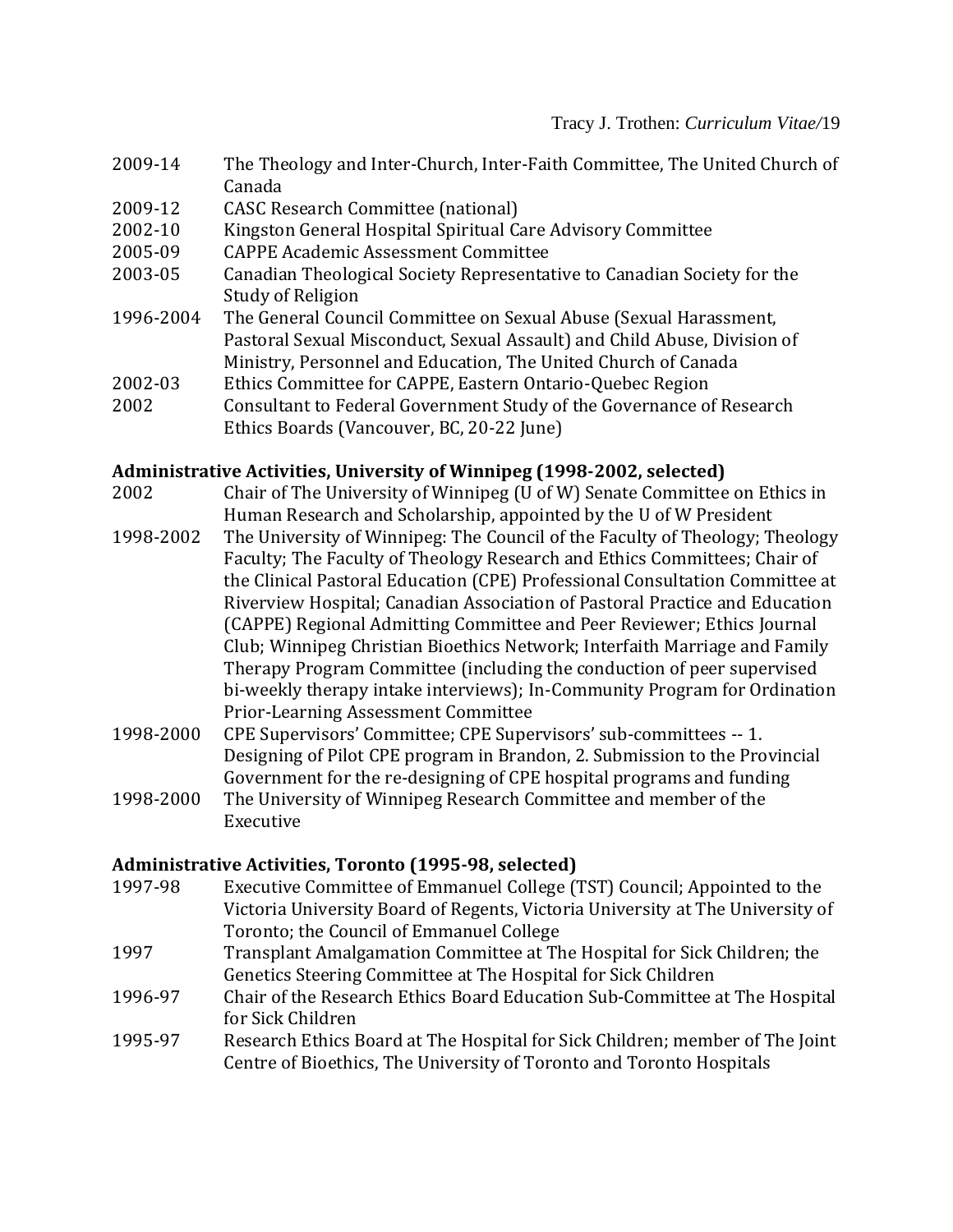- 1996 Consultant for the clarification of ethical issues pertaining to "Encephalitic Children" at The Hospital for Sick Children, Bioethics Department (28 November 1996)
- 1996 Invited participant at the World Council of Churches Consultation on Violence Against Women (23-26 November 1996)

### **ADDRESSES AND PRESENTATIONS AT SCHOLARLY AND PROFESSIONAL MEETINGS**

- 2022 "Moral Distress, Resilience, and Spiritual Health," invited Keynote Address for the Annual Theology Conference, Kingston, Ontario, October 18.
- 2022 "Aging, Human Enhancement, and Spirituality," invited Keynote Address for the 7<sup>th</sup> Annual Conference, The Ruth Frost Parker Center for Abundant Aging, Ohio, September 30.
- 2022 "Sport, Technological Doping, and Being Good," invited Keynote Address for The University of Knoxville, Tennessee, March 31.
- 2021 "CRISPR Cas 9 and the Theo-Ethics of Gene Editing," invited panelist for the Canadian Council of Churches, Faith and Life Sciences Reference Group, November 3. [https://www.youtube.com/watch?v=OngVeQGTnZQ](https://can01.safelinks.protection.outlook.com/?url=https%3A%2F%2Fwww.youtube.com%2Fwatch%3Fv%3DOngVeQGTnZQ&data=04%7C01%7Ctrothent%40queensu.ca%7Ca40983d9284841f21dcf08d9a2cccf9f%7Cd61ecb3b38b142d582c4efb2838b925c%7C1%7C0%7C637719824911467275%7CUnknown%7CTWFpbGZsb3d8eyJWIjoiMC4wLjAwMDAiLCJQIjoiV2luMzIiLCJBTiI6Ik1haWwiLCJXVCI6Mn0%3D%7C1000&sdata=WHYAZ6IiLcm%2Fxgd8k%2F5Og1sLrn5hzMpMHcLMXQz3Lco%3D&reserved=0)
- 2021 Jodi Webber, M. Finlayson, K. Norman and T. Trothen, "Can Confidence in Community Mitigate Caregiver Distress?," Annual Conference of the Canadian Association on Gerontology, October 22.
- 2021 "Religion and the Technological Future," invited address for St. Andrew's College, University of Saskatchewan, Annual ReJUNEvation Conference, June 17 (by Zoom).
- 2021 "Religion, Technology, and Making Us Better," invited presentation for the Faith and Life Science Reference Group, Canadian Council of Churches, July 19 (by Zoom).
- 2021 "Anti-Aging or Aging-Enhancing Medicine & Spiritual Well-Being," 9th International Conference on Ageing and Spirituality, University of Waterloo, June 10 (by Zoom).
- 2021 "Mitigating moral and spiritual distress among community-based professionals," *with Jodi Webber (PhD Candidate, Queen's University),* 9th International Conference on Ageing and Spirituality, University of Waterloo, June 10 (by Zoom).
- 2021 "Epochal Shifts and Theological Choices," invited panelist, Toronto School of Theology Virtual Forum, May 28 (by Zoom).
- 2021 "Biohacking and Spirituality," invited presentation, Women's Spirituality Group, Toronto, May 27 (by Zoom).
- 2020 "Spiritual Assessment: responding during a pandemic," invited keynote address for Saskatchewan CASC Regional Annual General Meeting, Nov 4 (by Zoom).
- 2020 "Moral Distress: responding during a pandemic" invited keynote address for Saskatchewan CASC Regional Annual General Meeting, Nov 4 (by Zoom).
- 2020 "Faster, Higher, Better? Human [Bioenhancement](https://can01.safelinks.protection.outlook.com/?url=https%3A%2F%2Fwww.youtube.com%2Fwatch%3Fv%3Dyd_TWNBp_5A%26feature%3Dyoutu.be&data=04%7C01%7Ctrothent%40queensu.ca%7Cbd8302ccdc8c46b7fe5208d879b6a82a%7Cd61ecb3b38b142d582c4efb2838b925c%7C1%7C0%7C637393172696517256%7CUnknown%7CTWFpbGZsb3d8eyJWIjoiMC4wLjAwMDAiLCJQIjoiV2luMzIiLCJBTiI6Ik1haWwiLCJXVCI6Mn0%3D%7C1000&sdata=DDXL7v4IXxe5AE7i3ZBY5p3qS58NVFxqVdhzCbNomOE%3D&reserved=0) and Christianity," the Faith and Life Sciences Reference Group of the Canadian Council of Churches, first webinar, co-presenter.

Facebookpost: [https://www.facebook.com/CCC.CCE/photos/a.344140735597113/3](https://can01.safelinks.protection.outlook.com/?url=https%3A%2F%2Fwww.facebook.com%2FCCC.CCE%2Fphotos%2Fa.344140735597113%2F3681008388576981&data=04%7C01%7Ctrothent%40queensu.ca%7Cbd8302ccdc8c46b7fe5208d879b6a82a%7Cd61ecb3b38b142d582c4efb2838b925c%7C1%7C0%7C637393172696527253%7CUnknown%7CTWFpbGZsb3d8eyJWIjoiMC4wLjAwMDAiLCJQIjoiV2luMzIiLCJBTiI6Ik1haWwiLCJXVCI6Mn0%3D%7C1000&sdata=%2B7lMGEPzedH9B%2BMxyYG%2FVpToMJ%2FhURH0K0v59Pjh%2Fqc%3D&reserved=0) [681008388576981](https://can01.safelinks.protection.outlook.com/?url=https%3A%2F%2Fwww.facebook.com%2FCCC.CCE%2Fphotos%2Fa.344140735597113%2F3681008388576981&data=04%7C01%7Ctrothent%40queensu.ca%7Cbd8302ccdc8c46b7fe5208d879b6a82a%7Cd61ecb3b38b142d582c4efb2838b925c%7C1%7C0%7C637393172696527253%7CUnknown%7CTWFpbGZsb3d8eyJWIjoiMC4wLjAwMDAiLCJQIjoiV2luMzIiLCJBTiI6Ik1haWwiLCJXVCI6Mn0%3D%7C1000&sdata=%2B7lMGEPzedH9B%2BMxyYG%2FVpToMJ%2FhURH0K0v59Pjh%2Fqc%3D&reserved=0)

- Twitter post: [https://twitter.com/CCC\\_CCE/status/1319265975838134273](https://can01.safelinks.protection.outlook.com/?url=https%3A%2F%2Ftwitter.com%2FCCC_CCE%2Fstatus%2F1319265975838134273&data=04%7C01%7Ctrothent%40queensu.ca%7Cbd8302ccdc8c46b7fe5208d879b6a82a%7Cd61ecb3b38b142d582c4efb2838b925c%7C1%7C0%7C637393172696527253%7CUnknown%7CTWFpbGZsb3d8eyJWIjoiMC4wLjAwMDAiLCJQIjoiV2luMzIiLCJBTiI6Ik1haWwiLCJXVCI6Mn0%3D%7C1000&sdata=9jSvaQlE1ojWj1PAvaWrctMnp6CRfO5mcMeAOC8nK8c%3D&reserved=0)
- Instagram post: [https://www.instagram.com/cdncouncilofchurches/?hl=en](https://can01.safelinks.protection.outlook.com/?url=https%3A%2F%2Fwww.instagram.com%2Fcdncouncilofchurches%2F%3Fhl%3Den&data=04%7C01%7Ctrothent%40queensu.ca%7Cbd8302ccdc8c46b7fe5208d879b6a82a%7Cd61ecb3b38b142d582c4efb2838b925c%7C1%7C0%7C637393172696537246%7CUnknown%7CTWFpbGZsb3d8eyJWIjoiMC4wLjAwMDAiLCJQIjoiV2luMzIiLCJBTiI6Ik1haWwiLCJXVCI6Mn0%3D%7C1000&sdata=SJpHEEbr6u6TVUpXgwW7G9YEpImZ2VhZ%2F%2FpjNUGk3mM%3D&reserved=0)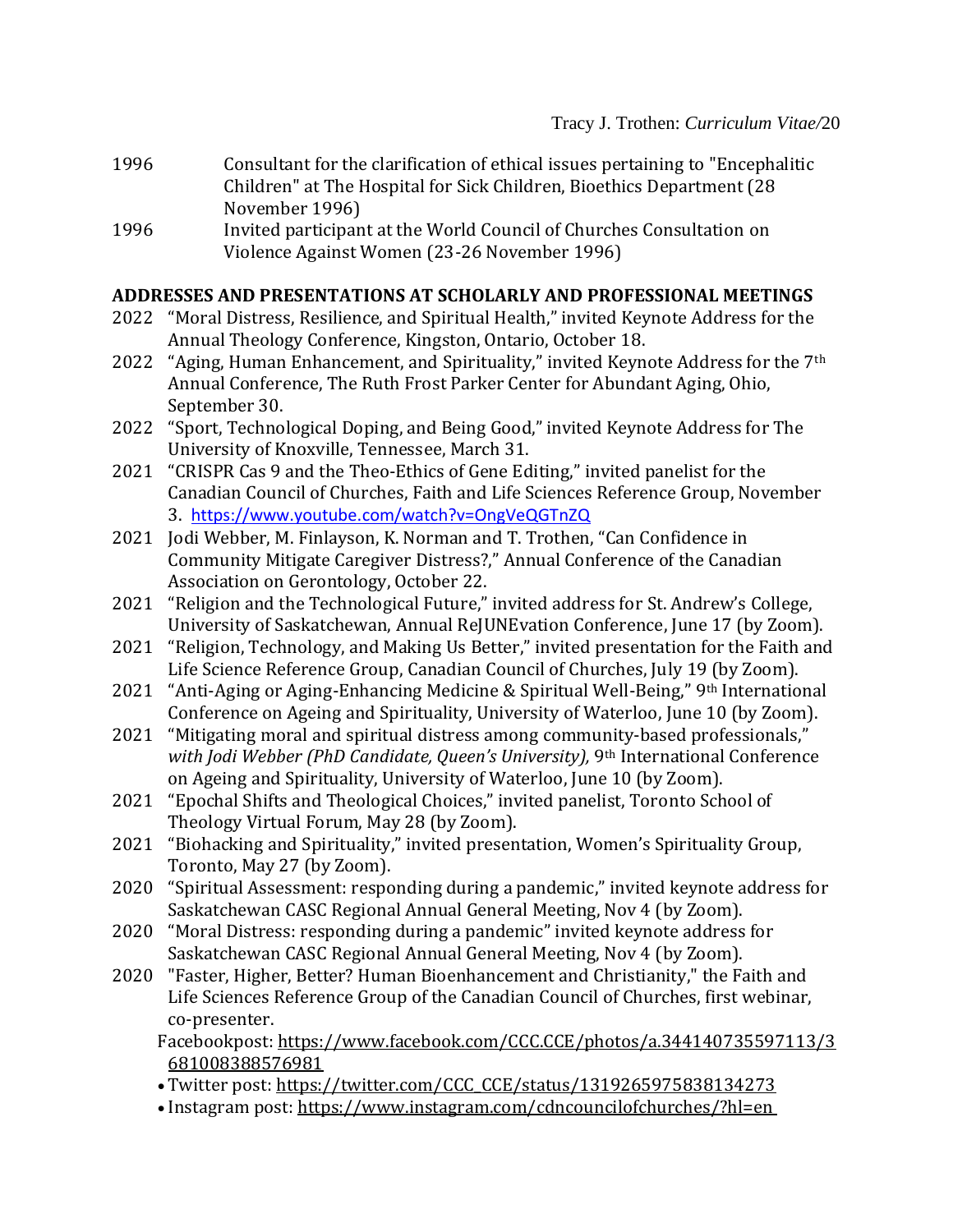- 2020 "Moral Distress & Spiritual Health," invited webinar, Spiritual Health Grand Rounds, CASC Ontario North East Region, Sept 17.
- 2020 "Aging, Radical Life Extension, and Religion: Changing the Conversation," Oxford Uehiro Centre for Practical Ethics, remote lecture, May 27.
- 2020 "Aging, Radical Life Extension, and Christianity," invited address at the Department of Religion and Culture, St. Thomas More College, University of Saskatchewan, March 5.
- 2020 "Moral Distress and Ethics," invited presentation for the FHS Interprofessional Lecture Series at Queen's University, Feb. 24.
- 2019 "Technology, Values, and Society," Invited Plenary Speaker at Our Whole Society: Identity and Common Ground in an Age of Transition, University of Toronto, April 30.
- 2019 "Becoming Better: Moral Bioenhancement and Christianity" presentation at The Canadian Catholic Bioethics Institute, The University of Toronto, Feb. 28
- 2019 "Medical Assistance in Dying: Ethics and Theology," Lennox and Addington County General Hospital Napanee, Feb. 6.
- 2018 "Cyborgs. Bots and Heavenly Bodies? Sports, Spirituality and Human Enhancement" at the American Academy of Religion (AAR), Denver, Nov 17.
- 2018 "Faster, Higher, More Moral? Human Enhancement and Christianity" panel presentation with Dr. Moira McQueen and Michael Buttrey, at The World Parliament of Religions, Toronto, Nov 6.
- 2018 "Why Values Matter" Invited Keynote, Catholic Health Association of Saskatchewan, Saskatoon, Oct 22.
- 2018 "How Do We Know What's Right? Moral Distress," Invited Keynote, Catholic Health Association of Saskatchewan, Saskatoon, Oct 23.
- 2018 "Moral Bioenhancement Through a Theological Lens," The Joint Centre for Bioethics, The University of Toronto, Toronto, Jan 17.
- 2018 "Anti-Aging Technology, Ethics, and Religion" in the Queen's University Faculty of Arts and Science Research in Aging Network seminar series, Jan 12.
- 2017 "Spirituality of Techno-Enhancement" at Spiritualities of Human Enhancement and Artificial Intelligence, by the Saskatchewan Centre for Science and Religion Inc. Keynote address and panelist with Ray Kurzweil, Peter Robinson, and Wei Lai. Vancouver, Dec 1 and 2.
- 2017 "Religion and Transhumanism: Body Matters" Graduate Student Conference: Unravelling Religion 4: Bodies and Objects, Queen's University, May 12.
- 2016 "What if Sports Are More Than Just Games?" University Lecture at the Annual Theology Conference, Queen's University, Oct 18.
- 2016 "Moral Distress in Rehabilitation Therapy" Lecture at the Annual Alumni Event, Donald Gordon Center, Queen's University, June 17.
- 2015 "Sport, Enhancements, and Hope," invited Keynote address at "the 2015 Baylor Symposium on Faith and Culture: The Spirit of Sports," Nov 5-7.
- 2015 "Fandom, Sport, and Hope: Feminist Theological Reflections," invited Keynote address at the "Fandom and Religion" interdisciplinary conference, University of Leicester, UK, July 29.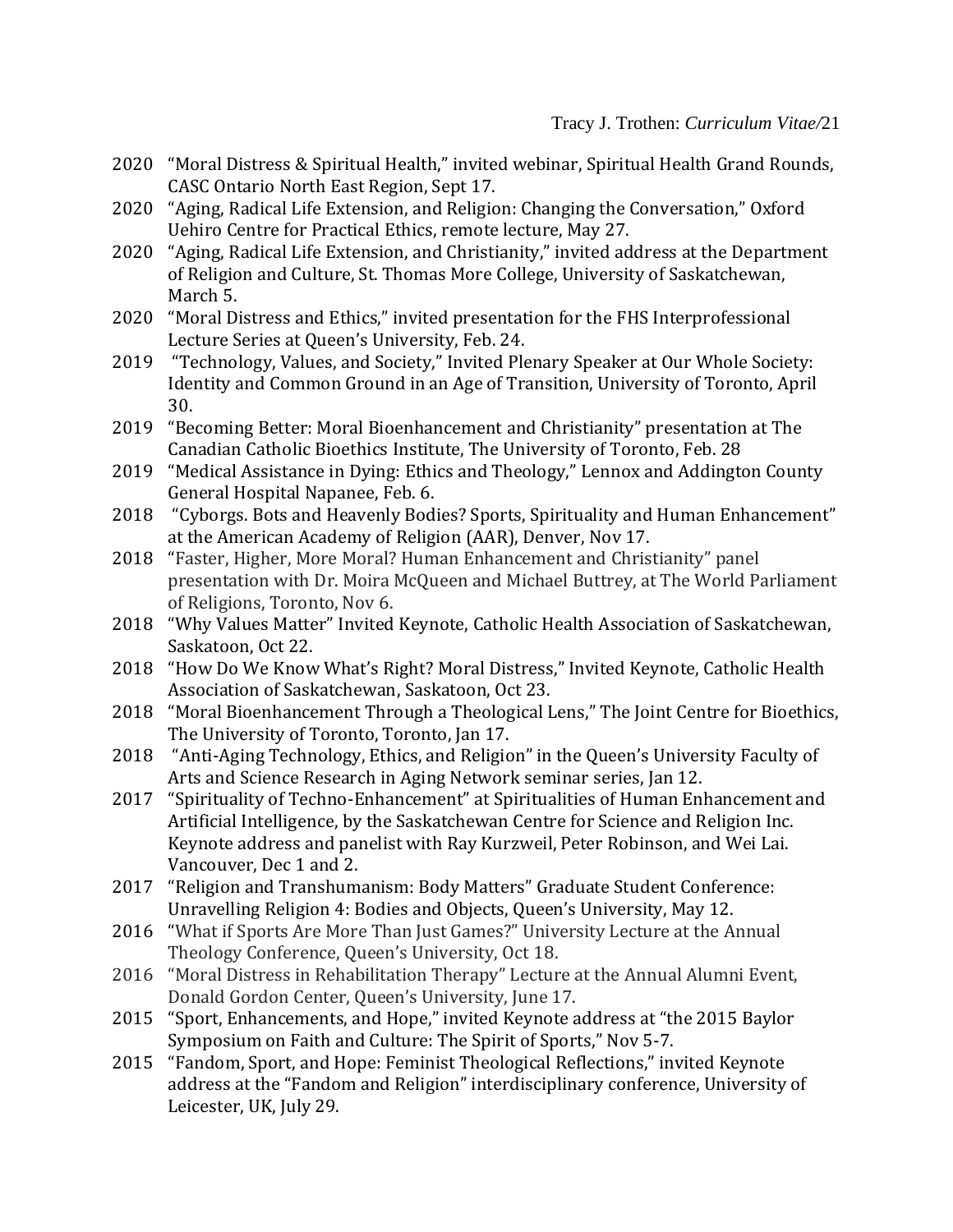- 2015 "Hermeneutical Research and Spiritual Care," invited Keynote address at the Annual Meeting and Conference of the Canadian Association for Spiritual Care, Hamilton, 16 April.
- 2015 "Thriving on the Edge of Childhood" with Dr Val Michaelson and Dr Will Pickett at the Annual Meeting and Conference of the Canadian Association for Spiritual Care, Hamilton, 16 April.
- 2014 "Dignity and Self-love in Adolescent Girls: relationships between spiritual wellbeing, religious involvement, emotional health and family meals" with Dr. Val Michaelson and Dr Will Pickett at the Annual Meeting and Conference of the Canadian Association for Spiritual Care, Winnipeg, 10 April.
- 2014 "Reading Research and Using it in Practice (Evidence Based)" with Dr Thomas St. James O'Connor at the Annual Meeting and Conference of the Canadian Association for Spiritual Care, Winnipeg, 9 April.
- 2013 "Reading Research and Using it in Practice (Evidence Based)" with Dr Thomas St. James O'Connor at the Annual Meeting and Conference of the Canadian Association for Spiritual Care, Ottawa, 10 April.
- 2013 "Enhancement in Sport: a theology of transcendence and the techno-science debate" at Annual meeting of the Popular Culture Association, Washington, D.C, 28 March.
- 2013 "Sport, Techno-Science, and Religion: Four Approaches to the Enhancement Debate" at the Lilly Theological Research Grants Conference, Pittsburgh, 23 February.
- 2012 "Enhanced Transcendence? Sport, Techno-science, and Religion" at the American Academy of Religion (AAR), Chicago, 17 November.
- 2012 "Sport, Techno-science, and Religion: the Enhancement Debate Reconsidered" at the Pre-Olympic Games International Convention on Science, Education and Medicine in Sport (ICSEMIS), Glasgow United Kingdom, 23 July.
- 2011 "The Intersection of Techno-Science, Sport, and Religion: Implications for Embodiment & Sexualities" at the "Sexual Diversity and Religious Diversity Workshop" for invited participants led by Dr P.D. Young (SHRCC funded), March 31 – April 2.
- 2009 "Do you Believe? Constructing Modified Athletes and a Relational Theological Ethic," Scholar in Residence, three lectures, Vancouver School of Theology, 6 October - 8 October.
- 2009 "A Contextual Analysis of the Emergence of Canadian Child Sexual Abuse Policies in Religious Institutions" at the Annual Meeting of The Canadian Society for the Study of Religion, Ottawa, Ontario, 25 May.
- 2009 "Shattered Illusions: A Pastoral and Contextual Exploration of the Emergence of Canadian Church Child Sexual Abuse policies" at the Re-Imaging Power in Church and Society Symposium, United Church of Canada, Winnipeg, MB, 24 April.
- 2008 "Multi-faith Spiritual Care CPE and Islam" presented at the Annual Conference of the Canadian Association for Pastoral Practice and Education, Victoria B.C., 10 April.
- 2007 "Canadian Christianity in a Post-Christian Age" Symposium, invited presentation at Department of Canadian Studies, Mount Allison University, 12 October.
- 2007 "Therapy or Enhancement? Gene Doping, Sport and Theology," at the Inaugural International Conference on Sport and Spirituality, York, England, 29 August.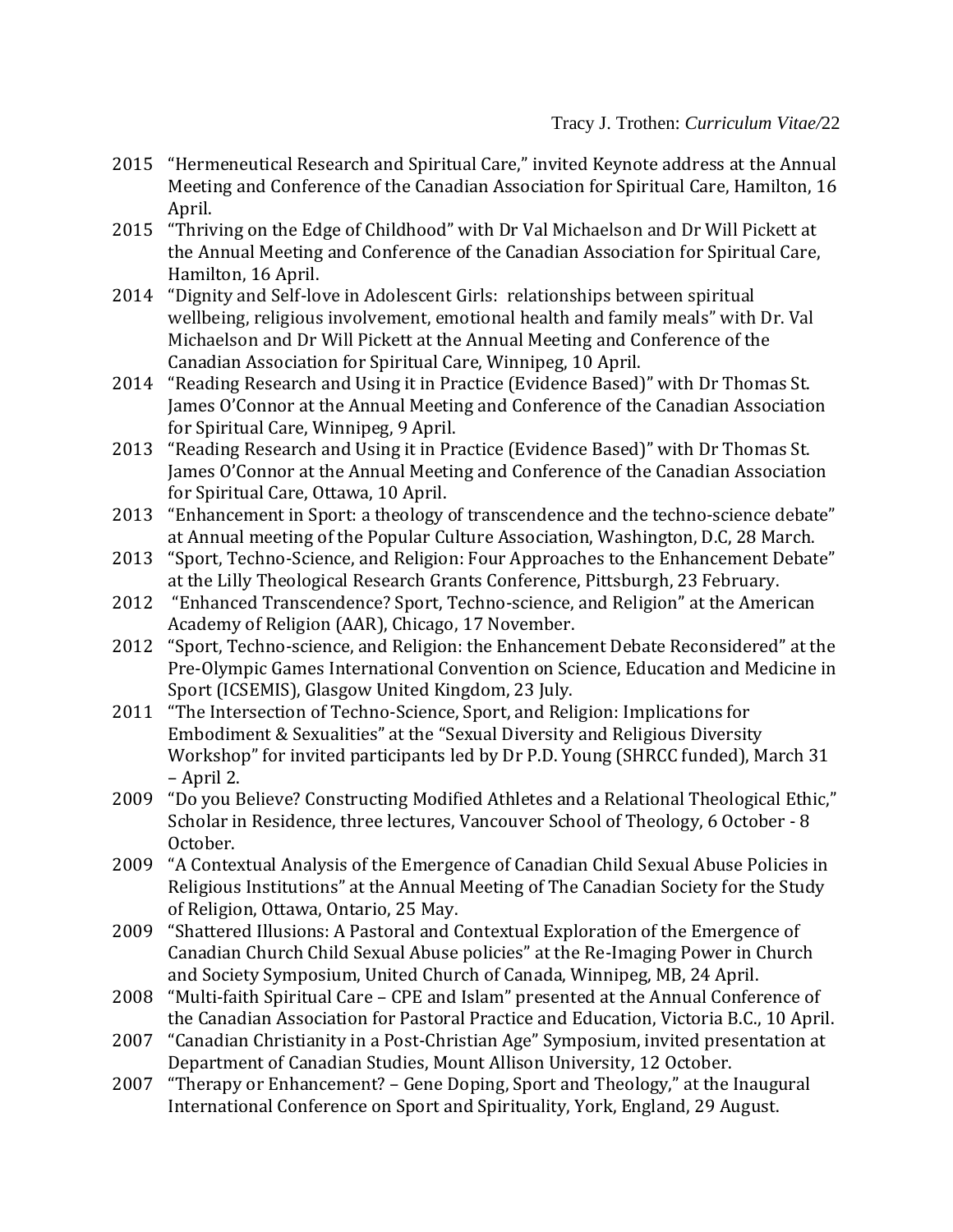- 2006 *A Pilgrimage in Progress* presenter of chapter and respondent, York University (the Congress Meetings), Toronto, 31 May and 1 June.
- 2006 "Through the Looking Glass: Women as SPE Supervisors in Canada" at the Annual Conference of the Canadian Association for Pastoral Practice and Education, Winnipeg, Manitoba, 16 February.
- 2006 "Embodiment and Holy Encounters: A Feminist Consideration of Spirit and Sport", invited Series of three Keynote Addresses, Annual Friends of Sophia Conference (interdenominational), Lutheran Theological Seminary and St Andrew's College, Saskatoon, SK, 29 - 30 January.
- 2005 "The Sporting Spirit? Gene Doping, Bioethics and Religion" at the Second International Conference on Sport and Religion: an Inquiry into Cultural Values, St. Olaf College, Northfield, Minnesota, 28 October.
- 2005 "Genetic Transfer Technologies: Sport, Spirit, and Justice" at the Annual Meeting of the Society for the Study of Practical Ethics, London, Ontario, 29 May.
- 2005 "Genetic Modification, Athletes, and Religion: An Ethical Exploration of Gene Doping" at the Annual Meeting of The Canadian Society for the Study of Religion, London, Ontario, 28 May.
- 2005 "The United Church in the Eighties 1980-1989" at a joint panel session between the Canadian Theological Society and the Canadian Society for Church History, London, Ontario, 31 May.
- 2004 "Embodiment, Pleasure and Violence in Hockey A Feminist Theological Ethic," the Annual Meeting of The Canadian Society for the Study of Religion, Winnipeg, Manitoba, 29 May.
- 2004 "Hockey Lessons: Spirit, Embodiment and Community," at the Annual Meeting of the Society of Christian Ethics, Chicago, 11 January.
- 2003 "Hockey, Women, and Spirit," University Lecture at the Annual Theology Conference, Queen's University, Oct.
- 2003 "Biotechnology and Ethics," at the Queen's School of Business Biotechnology Conference, invited presentation, September.
- 2003 "The Cutting Edge: Hockey, Women, Religion," at the annual meeting of The Society for the Study of Practical Ethics, Halifax, Nova Scotia, 31 May.
- 2003 "The United Church and Violence Against Women," at the annual meeting of The Canadian Society for the Study of Religion, Halifax, Nova Scotia, 29 May.
- 2000 "Appropriate Levels of Intimacy," Annual Regional CPE Workshop, Keynote Speaker, Winnipeg, 8 December.
- 2000 Member of Panel Discussion of *Embracing Travail: Retrieving the Cross Today* by Cynthia Crysdale (Continuum, 1999) at the Annual Meeting of The Canadian Theological Society, Edmonton, Alberta, 25 May.
- 2000 "Sexuality, Rules and Relationships: An Ethical Analysis of The United Church of Canada's Historical Approach to Sexuality" at the Annual Meeting of The Canadian Theological Society, Edmonton, Alberta, 25 May.
- 2000 "Fetal Assessment: A Feminist Theological Case Study," at the Annual Meeting of The Canadian Society for the Study of Practical Ethics, Edmonton, Alberta, 25 May.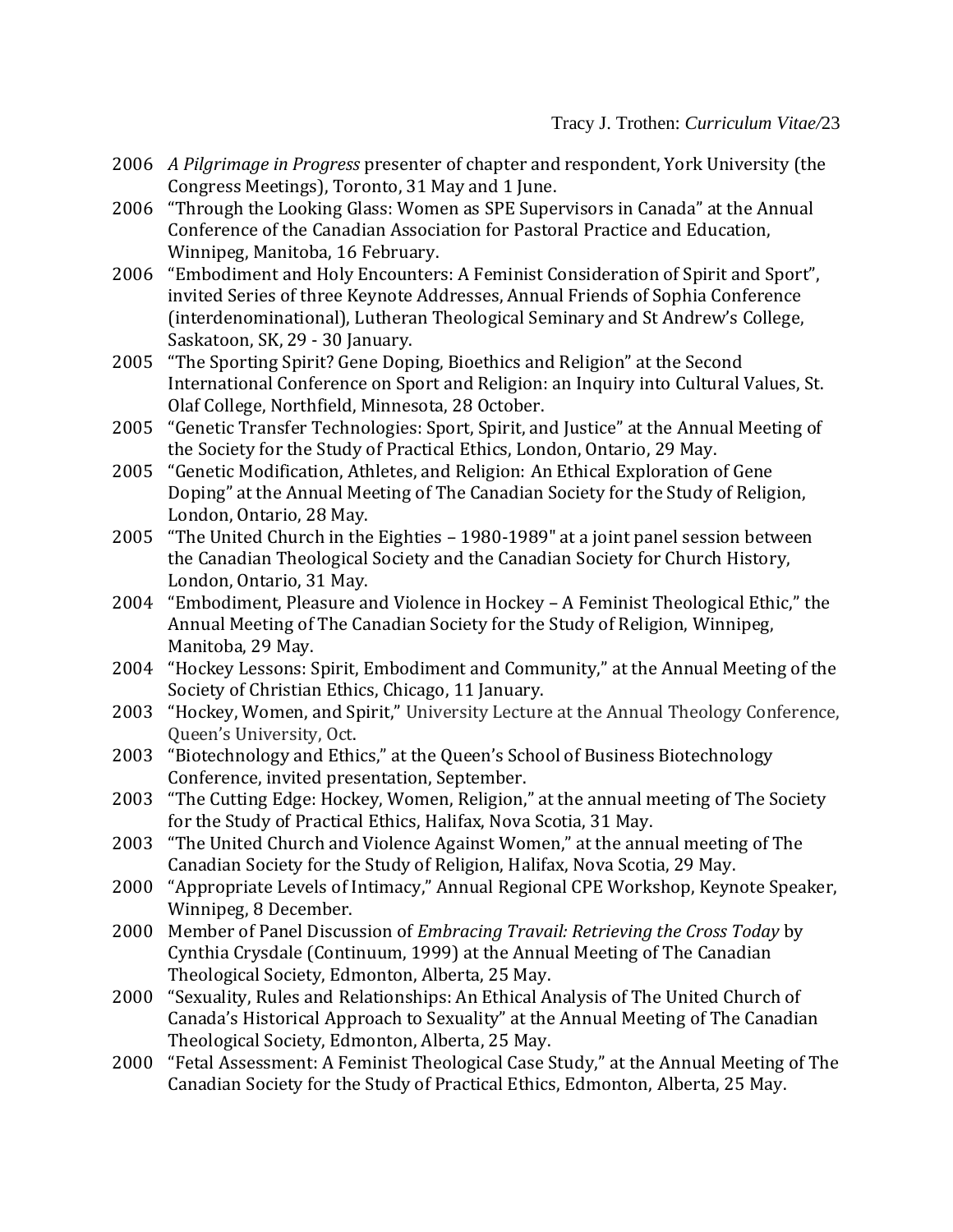- 2000 "Listening to the Students: Phase II," invited paper given at the Annual Conference of the Canadian Association for Pastoral Practice and Education, Toronto, January.
- 1999 "Listening to the Students," invited paper given at the Annual Conference of the Canadian Association for Pastoral Practice and Education, Vancouver, January.
- 1998 "Feminist Perspectives on Academia," Participant in Panel, at the Annual Meeting of The Canadian Society for the Study of Practical Ethics, Ottawa, Ontario, May.
- 1998 "Challenge: Health Care Ethics in a Context with Growing Limitations," presented at the CAPPE Annual Conference, Hamilton, 28 January.
- 1998 "A Feminist Analysis of Fetal Diagnosis: A Case Study," presented at The Park Ridge Center for the Study of Health, Faith, and Ethics, Chicago, Illinois, 26 January.
- 1996 "Reducing Sexual Harassment in the Academy, the Church and the Community," Participant in Panel at the annual meeting of the Canadian Theological Society, St. Catherines, May 2.

## **LECTURES, TALKS, AND WORKSHOPS (selected)**

- 2021 "Spirituality and Technological Enhancement," invited presentation, Women's Spirituality Group, Toronto (Zoom), 8 July.
- 2020 "Ethics and Care for Older Adults," invited lecture for PT 863 course (Gerontology), Queen's, 10 June.
- 2020 "Spiritual Health: Listening and Group Development," invited presentation, Baylor University, 8 June.
- 2020 "Sport, Christianity, & Ethics," invited presentation, St. James Anglican Church, 2 February.
- 2019 "Ethics and Caring for Older Adults," invited lecture for PT 863 course (Gerontology), Queen's, 8 October.
- 2017 "Ethics, Values, and Business," School of Business, St Lawrence College, February 16.
- 2016 "Cyborgs, Transhumanism, and Religion," with Max Charest, Brynn Harlock, and Colin Simmonds, Ban Righ Centre Speaker Series, Queen's University, 22 March.
- 2014 "Technology, Human Enhancement, and Religion" *Prof Talk* (for religious studies students at Queen's), 4 November.
- 2010 "Jocks and Jesus" invited presentation at the Edith Rankin Men's Group, 31 October.
- 2010 "Sexuality and Gender in the UCC" invited presentation at the Chalmer's UCC Men's Group, 12 January.
- 2009 "Shattering Illusions: Canadian Child Sexual Abuse Policies in Religious Institutions" invited presentation as part of the Religion and the Public Sphere Faculty Roundtable at Queen's Theological College Annual Conference, 20 October.
- 2007 "Religious Institutions in Canada: Child Sexual Abuse Policies" at the Religion Research Colloquium, Queen's Theological College, March 23.
- 2007 Taught a FutureQuest Youth session on "Sexuality and Spirituality," February 3.
- 2006 "Women as Spiritual Caregivers" invited workshop at Queen's Theological College Annual Conference, 17 October.
- 2006 "United Church and Sexuality in the 1980s" invited presentation at Emmanuel College Alumni/ae Days, 11 May.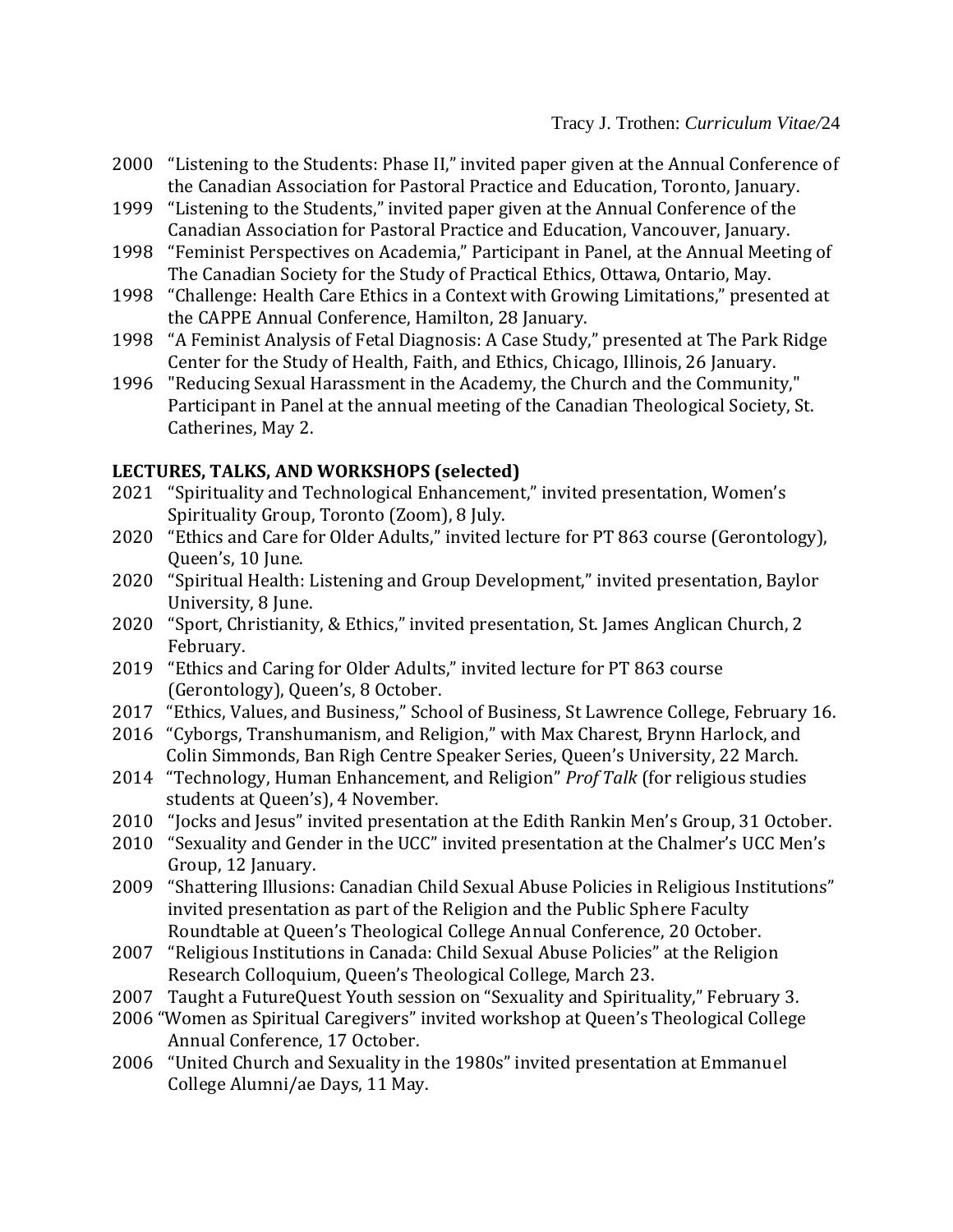- 2005 "'Gene Doping,' Sport, and Religion: A Bioethical Exploration," Religion/Theology Colloquium, Queen's Theological College, 22 November.
- 2005 "United Church Symposium on the Draft Statement of Faith," invited Panel Member and Respondent, Toronto, 20 October.
- 2005 "Gene Transfer Technologies: Sport, Spirit, & Justice," Bioethics Committee lecture series – "Ethics for Lunch" – at Kingston General Hospital, 15 September.
- 2003 "Gender and Pastoral Care," invited presentation for Clinical Pastoral Education Students, Kingston General Hospital, June and November.
- 2003 "Baseball, Ethics, and Theology," presented at Indigo Book Store, The Religion Café Series, March.
- 2002 "Through the Looking Glass: Gender and Ministry Supervision," presented at *Remembering and Revisioning Faith: Women Doing Theology in Canada*, at Canadian Mennonite University (Winnipeg), May 18, sponsored event by The Women's Inter-Church Council of Canada.
- 2000/01 "Judeo-Christian Values and Health Care Ethics," invited presentations at the Sixth and Seventh Annual Health Care Ethics Seminar, St. Boniface General Hospital, Winnipeg, May 23, 2000, and May 22, 2001.
- 2000/01 "Abuse and Ministry," invited presentation, William and Catherine Booth College, 17 August 2000, and 16 August 2001.
- 2000 "Sexuality, Rules and Relationships" (invited colloquium speaker) at Department of Religious Studies, Queen's University, Kingston, Ontario, 17 October.
- 2000 Introduction at the Launch of *Re-Creating the Church: communities of eros* by Pamela D. Young, Annual Conference at Queen's Theological College, 17 October.
- 1999/00 "Gender and Pastoral Care," invited presentation for Clinical Pastoral Education Students, Winnipeg, June 1999 and June 2000.
- 1999 "Bioethics and Pastoral Care," Skywalk Lecture (a series open to the public sponsored by The University of Winnipeg), 10 November.
- 1998 "Violence and Sexual Abuse and the Church: Road Block or Resource," invited paper given at *Daring Hope* - Conference of the Ecumenical Decade of Churches in Solidarity with Women 1988-1998, The University of Guelph, August 28.
- 1998 "Spirituality and the Imagination," invited presentation for the In Community Program for Ordination, The Dr. Jessie Saultaux Resource Center, Winnipeg, MB, October 1.
- 1998 "Spiritual Hunger -- Yearning for I know Not What," Trinity-St. Paul's UCC, Toronto, Ontario, March 11 and March 25.
- 1997 "A Wolf in Sheep's Clothing? -- The Ethical Implications of Cloning," invited bioethics paper, with genetic scientist Dr. S. Schere, The Hospital for Sick Children, 20 March.
- 1996 "Struggle and Hope," invited paper given at the Toronto School of Theology, Series sponsored by the Ecumenical Decade of Churches in Solidarity with Women, 6 December.
- 1993 "Conflict Management and Mediation," Victoria University, February 21.
- 1993 "The United Church of Canada and Violence Against Women: An Historical Overview," invited paper given at the Mary Rowell Jackman Conference, TST, February.